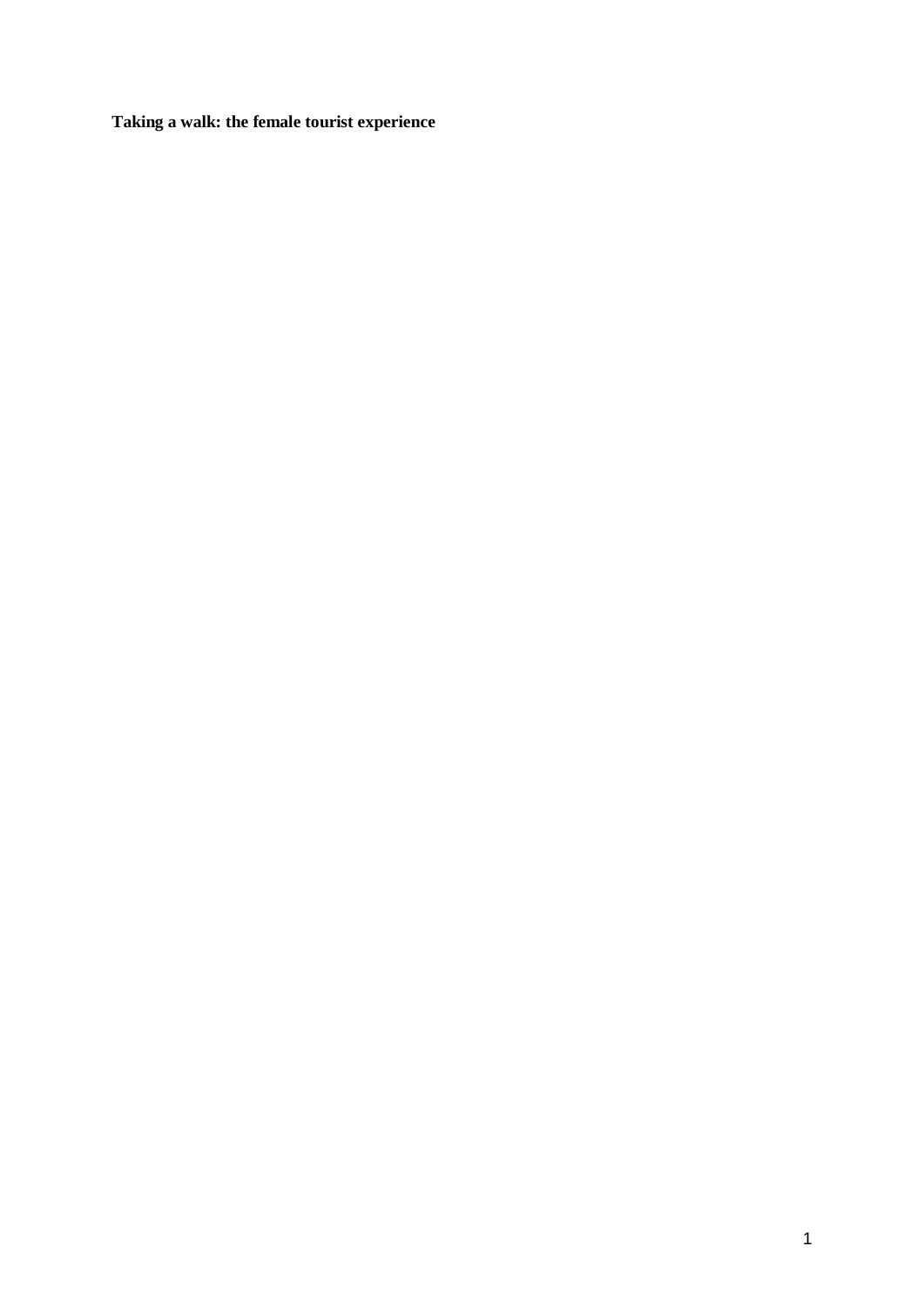## **Abstract**

This feminist, qualitative study explores the experiences of female tourists who like to walk during their holiday. The findings highlight that women's full access to the benefits of walking whilst on holiday are constrained by their feelings of vulnerability and their perceptions of possible risk if walking alone, particularly at night and in isolated spaces. In order to cope with perceived risk, participants employed a number of safeguarding and self-surveillance strategies. This study therefore supports other research on female tourists that highlight the differences among male and female tourist experiences, and that point to the measures women take to keep themselves safe.

### **Key words**

Walking women benefits constraints risk safeguarding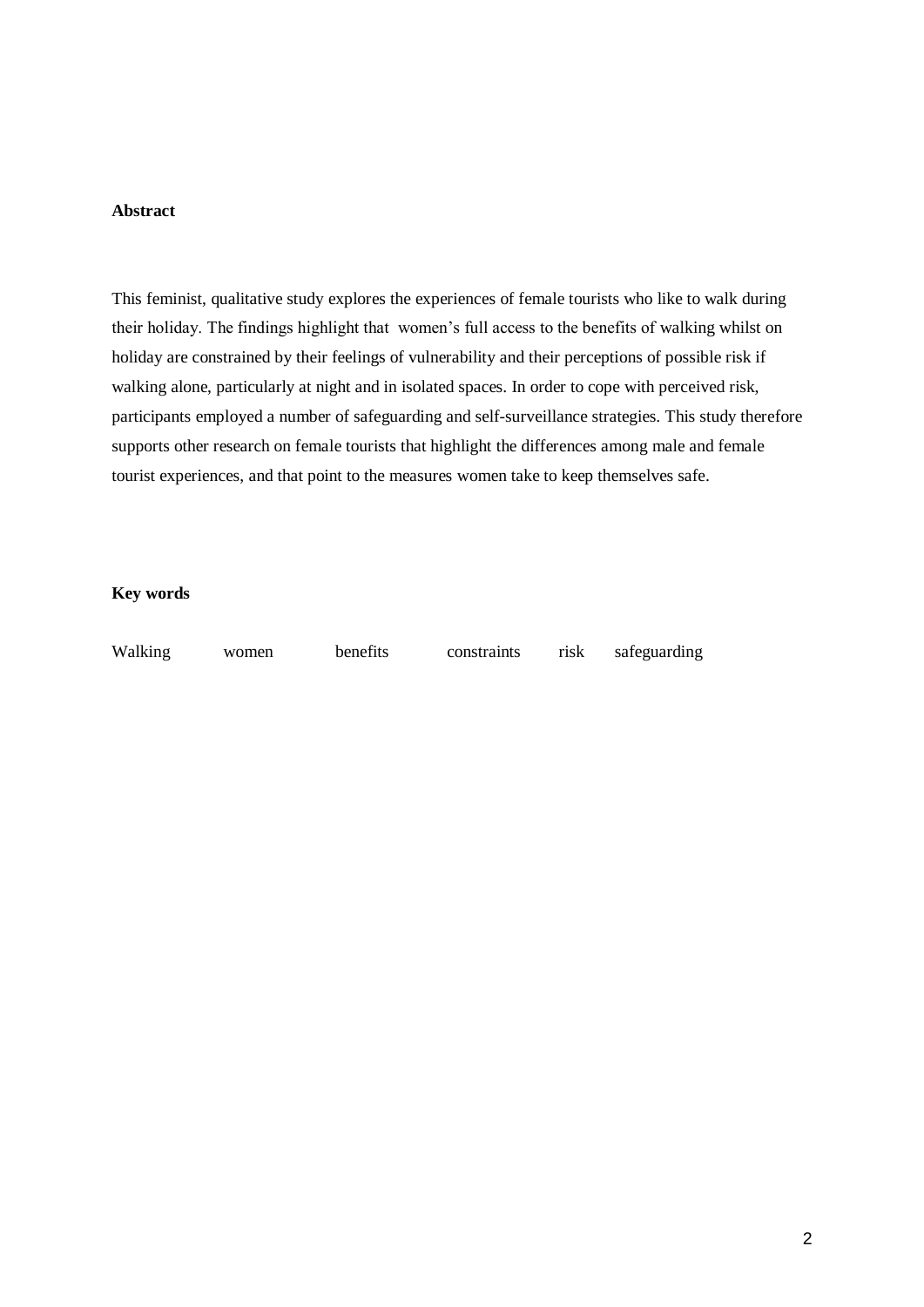### **1. Introduction**

Walking as a tourism and leisure activity is on the increase. It is the most popular outdoor recreational activity in the United Kingdom (Crust et al. 2011) and Europe (Davies et al. 2012). Walking is one of the simplest and most natural forms of recreation and exercise that is accessible to most people (Roberson and Babic, 2009) and it is known to provide significant health benefits (Forsyth et al. 2009). Walking is classed as a tourism activity, when it involves travel to the destination where walking takes place. Kasteniholz and Rodrigues (2007) highlight the importance of the activity of walking in a variety of tourism types. Along with Weston and Mota (2012), they underline the importance of walking as a tourism activity because it carries positive economic and environmental impacts and contributes to the development of a sustainable tourism product that benefits residents and visitors alike.

The physical and mental health benefits of walking have been well documented both within and outside the tourism literature. There is evidence that regular walking of a moderate to vigorous intensity benefits physical and psychological health (Morgan et al. 2010; Guichard-Anguis 2011). Walking in nature has received much research attention, being shown to improve physical and mental well-being (Pretty et al. 2005; Barton and Pretty, 2010; Pretty et al. 2007; 2005; Goldenberg and Freidt 2009). Barton et al. (2009) for example found evidence to support the psychological health benefits (improved mood and self-esteem) of day walks in the English countryside and similar findings were produced in Rodrigues et al.'s (2010) study of international and Portuguese walkers in Portugal.

Studies further highlight psychological values to walkers such as self-fulfilment and a sense of achievement (see Hill et al. 2009; Edensor 2000; Urry 2007; Arellano 2004; Crust et al. 2011; Stevenson and Farrell 2017; Cutler et al. 2014). Moreover the value of social interaction with other walkers has been noted (see Roberson and Babic 2009; Darker et al.2007; Ratina 2017; Collins-Kreiner and Kliot 2016; Kyle and Chick 2004; Anderson 2004; Adaval and Wyer 1998). Walking has also been a way to take a break from the monotony and stress of modern domestic and professional life (see Karupiah and Bada, 2017; Kyle and Chick 2004; Anderson 2004; Adaval and Wyer 1998; Den Breejen 2007).

Researchers have pointed to the importance of solitude to walkers. Hyun et al. (2016) found that walkers can often be independent reflective travellers who seek solitude. Indeed, Solnit (2014) identifies a strong link between walking, solitude and reflection and suggests that being sedentary is not conducive to reflective ruminating. Similarly, Keinänen (2016) links intellectual activity with walking, and Cutler (2014) argues that bodily movement is a key stimulant for thinking. Rhythm has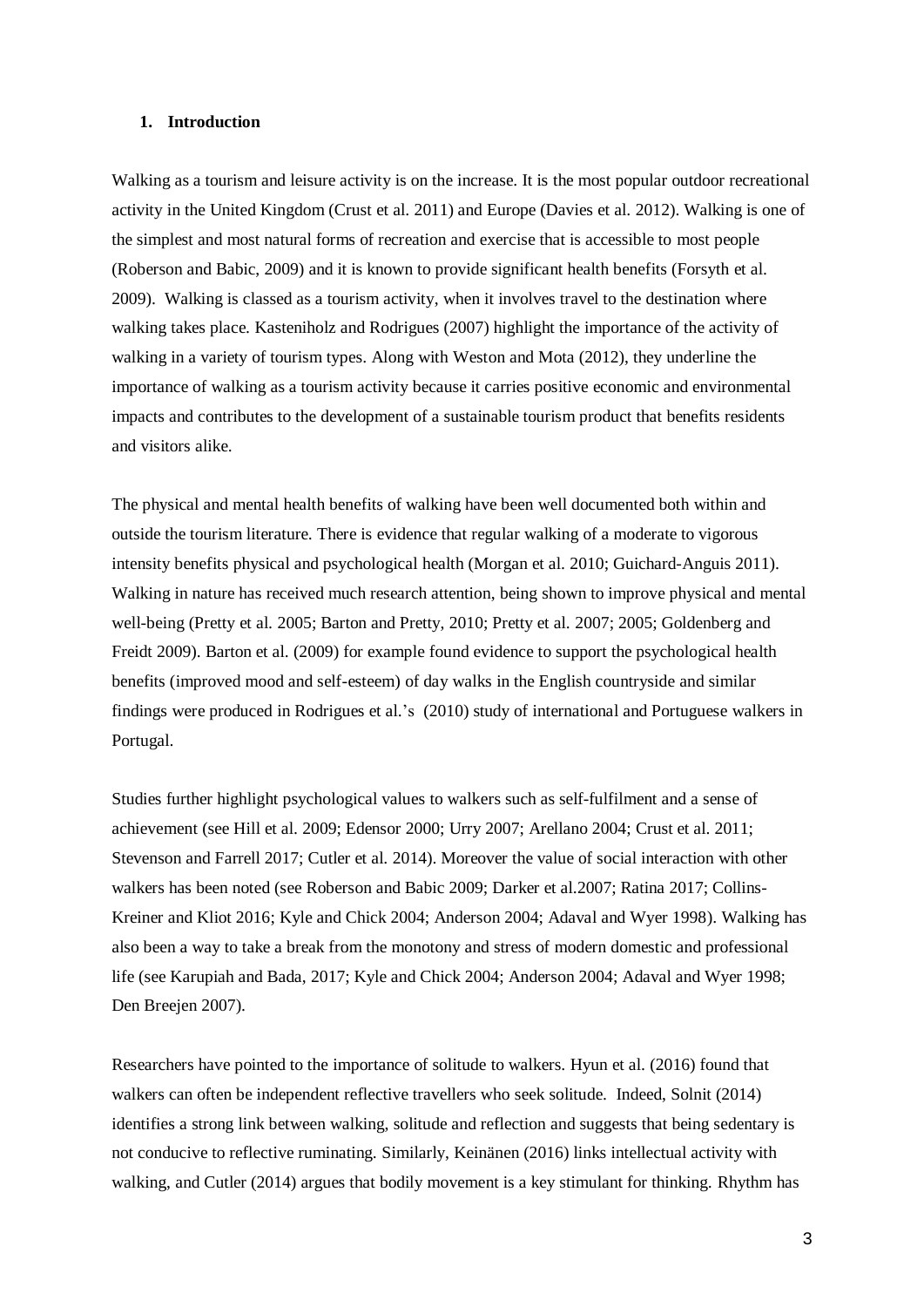been found to be a significant contributor to creative thought while walking (Edensor 2010). As MacFarlane (2012, p. xi) observes, the imagination can only be freed during walking, which offers a 'reconnoitre inwards'. Nietzsche (1893) described walking in solitude as a path to self-renewal: *I need solitude, which is to say, recovery, return to myself, the breath of a free, light, playful air, a thoroughgoing examination of self -- which can only be achieved by cultivating solitude.*

This feminist, qualitative study considers the female tourist experience of walking whilst on holiday. It documents the perceived benefits of walking to women, but it focuses most attention on the constraints that female walkers face due to their gender. As Scraton &Watson (1998) argue, tourism is a site for the maintenance and reproduction of complex power relations, and women's leisure is therefore shaped by gender. Though women may gain the same benefits from walking as men, they may well encounter obstacles due to their gender. This paper makes a contribution to the literature on the female tourist experience by focusing on the gendered nature of the activity of walking and the safeguarding work that female tourists often do. Though many studies have focused on the benefits associated with walking and on the constraints that women face in their tourism and leisure time, little research has brought the two topics together in a dedicated study.

### **2. The female tourist experience**

### *2.1 The benefits of travel for women*

There is a wealth of research on the female tourist experience to point to the positive effects of travel on women. Much of this research has focused on the solo female tourist or on all-female travel. The cited benefits include: relaxation (Cai and Combrink 2000; McNamara and Prideaux 2010); selfdiscovery, enlightenment, education (Cai and Combrink 2000; Pennington-Gray and Kerstetter 2001; Lin and Lehto 2006; Cockburn-Wootten et al. 2006); existential authenticity (Poria 2006); pampering (Junek et al. 2006); social interaction (Junek et al. 2006; McNamara and Prideaux 2010; Li et al. 2011), including with family members (Durko and Petrick 2013); (Pennington-Gray and Kerstetter 2001); a sense of autonomy and self-empowerment (McArthur 1999, Poria 2006 ; Khan 2017; Wilson and Harris 2006; McNamara and Prideaux 2010; Yang et al. 2018a,b; Xu and Liu 2018).

Many studies highlight the value of freedom from domestic responsibility (Berdychevsky et al. 2013; Butler, 1995; Chiang and Jogaratnam, 2006; Poria, 2006; Stone and Nichol, 1999; Wilson and Harris, 2006; Small 2005; Cockburn-Wootten et al. 2006). Others focus on the freedom that women experience on holiday from norms for sexual behaviour (Berdychevsky et al. 2015, 2010, 2013). Tourism can represent a liminal space where women engage in sexual behaviour that they might avoid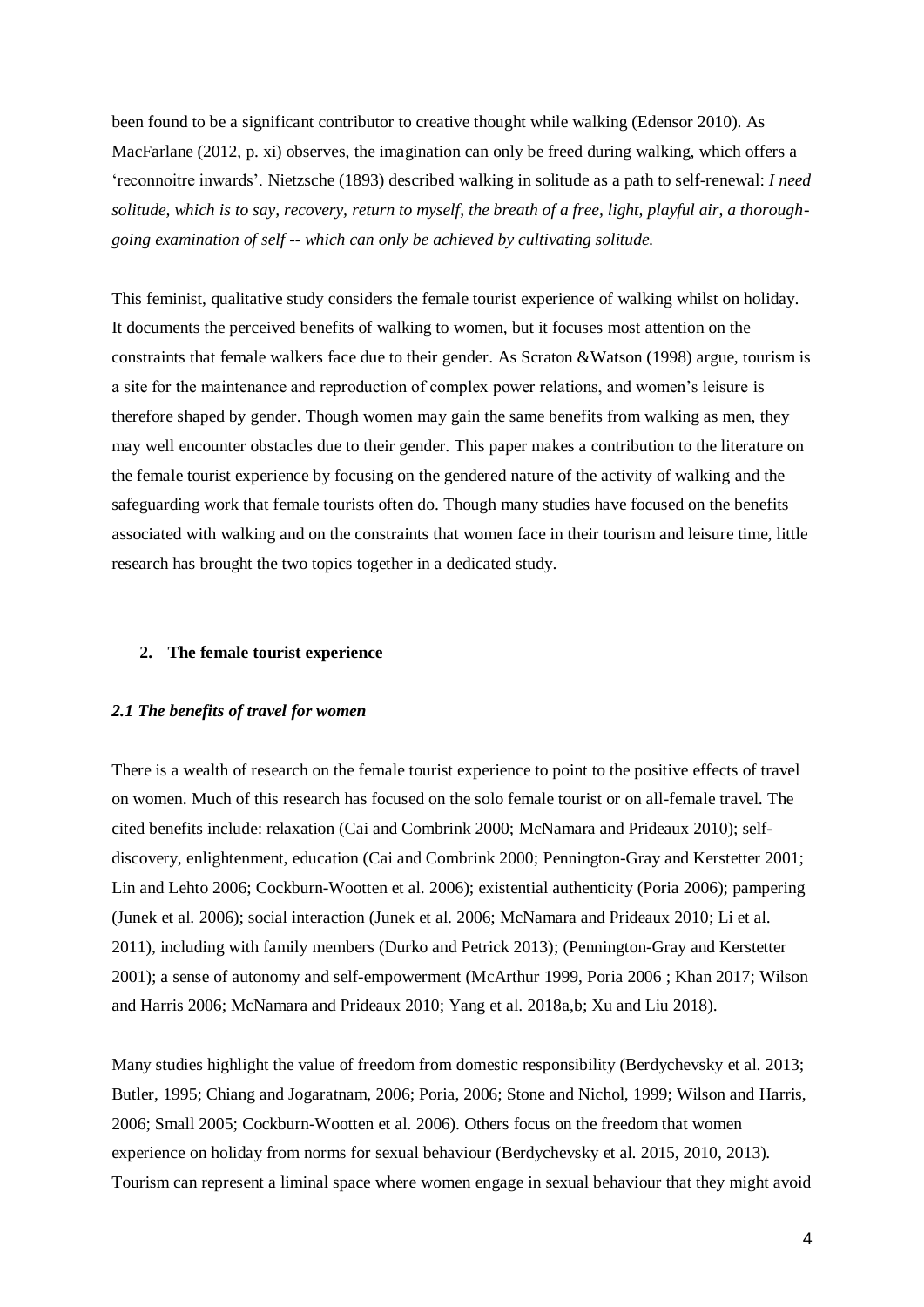at home, being a site therefore for resisting gendered expectations of women's social and sexual behaviour (Weischselbaumer 2012Berdychevsky et al. 2015; Berdychevsky et al. 2013). The idea of resistance is found in other studies of female travel. For example, Seow and Brown (2018) and Yang et al. (2016) observed that for female Asian tourists, the very act of travelling solo was an expression of their resistance to cultural expectations of women.

#### *2.2 The constraints faced by female tourists*

The literature identifies that women face constraints on their leisure that men do not face. This understanding is highly important to this study. Leisure constraints are defined as factors that inhibit the ability to take part in leisure activities (Jackson and Henderson, 1995). Gender has a substantial influence on leisure opportunities, including tourism; it can pose an obstacle in terms of full participation (Wilson and Little, 2005; Gibson et al. 2013). Wilson and Little (2008, p. 183) argue that travel experiences are 'gendered, sexualised, socially and culturally constructed'. They point out that the influence of gender on travel reflects an uneven distribution of power in society and the oppression and subordination of women. This must clearly be considered in an analysis of women's tourist experiences (Figueroa-Domecq et al. 2015).

The notion of the gaze is important in the female tourist experience. Jordan and Gibson (2005) theorise the male gaze on female tourists as a sexualised objectification of women that acts as a sort of surveillance. Jordan and Aitchison (2008) go further in describing sexualised male attention as sexual harassment. The male gaze often instils feelings of fear in women (Berdychevsky et al. 2013), and men are often viewed with suspicion (Cockburn et al. 2006; Seow and Brown 2018). According to Brown and Osman (2017) sexualised male attention is a serious constraint on women's ability to enjoy their trip because of concerns for their comfort and safety. Indeed, the relationship between fear and leisure are significant themes in the current study.

Safety and danger are important considerations for women on holiday (Wilson and Little, 2005, 2008; Yang et al. 2018a, b). This is noted in the mixed-gender study of the fear experienced by hikers by Coble et al. (2003, p. 2): 'because of fear of attack by a man, many women may forego the health and fitness benefits, the opportunity to be close to nature, the chance for personal renewal, and the experience of self-reliance that solo hiking provides.' Physical appearance can be a mediating factor. In their study of solo female Asian tourists, Seow and Brown (2018) report that their participants felt that their Asian heritage brought them more attention from men: their Asian appearance set them apart and made them more vulnerable. Meanwhile, in their study of female tourists' experiences in Egypt,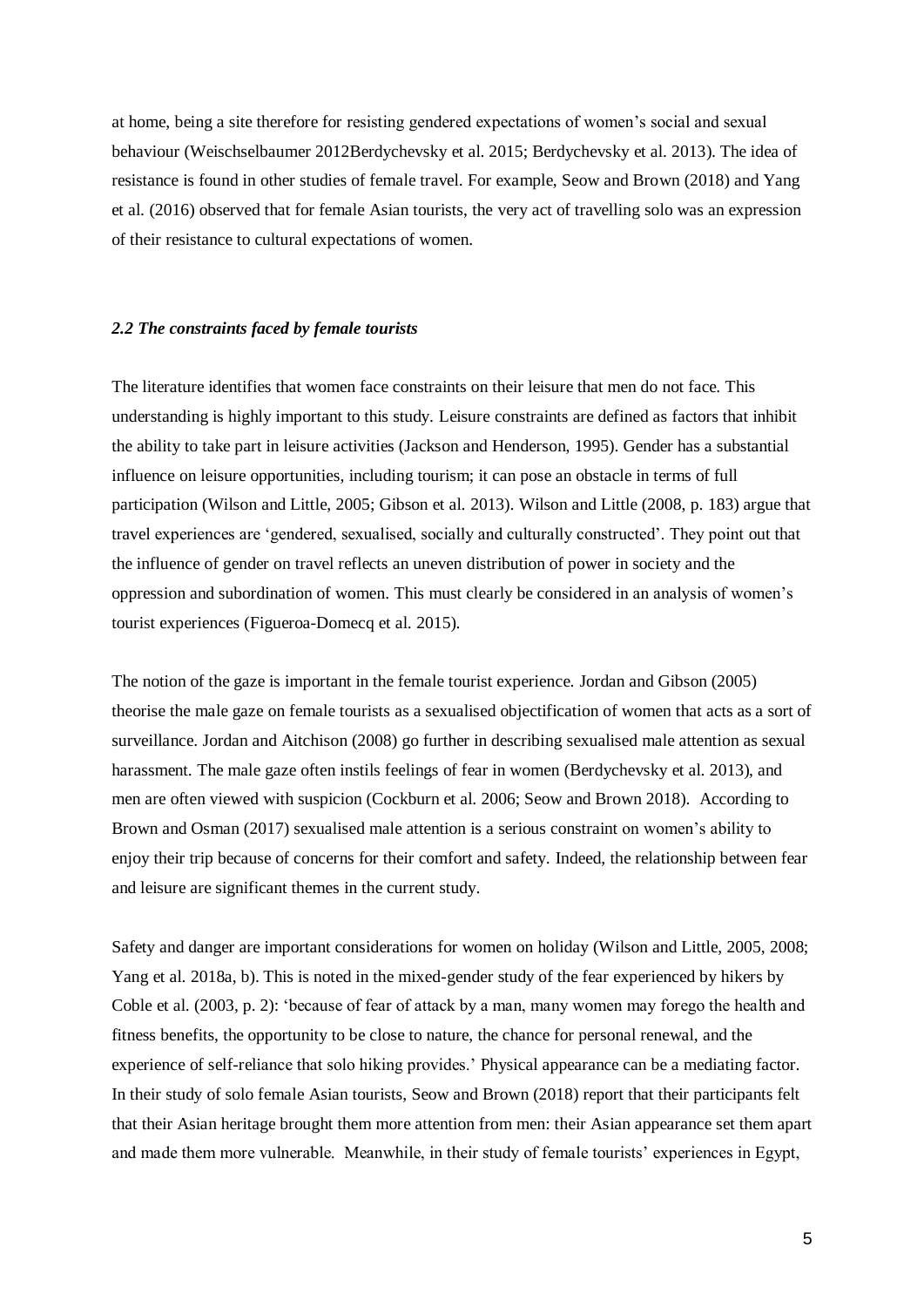Brown and Osman (2017) reveal that their participants' status as non-Egyptians made them vulnerable, even when they dressed in accordance with local norms.

According to Seow and Brown (2018) certain tourist destinations are avoided by women as they are perceived to be unsafe and off-limits. This is a particular concern for those women wishing to travel alone, as solo female travel may be seen to be inappropriate and therefore unsafe in certain cultures (Wilson and Little 2013). Wilson and Little (2008) conceptualise this practice as the 'geography of women's travel fear', which views some places as unsafe for women.

Safeguarding receives prominence in the literature on female tourists, as women adopt many measures to keep themselves safe (see Chiang and Jogaratnam, 2006; Berdychevsky et al. 2016; Khan et al. 2017). The emphasis is on the individual to navigate possibly unsafe situations, and this can place limitations on women's behaviour and activities. Vera-Gray (2018) states that keeping themselves safe and monitoring the environment for potential risks are ingrained, almost unconscious, activities for women due to their fear of attack. This fear is not without grounds: the primary targets of gender-based violence are women and adolescent girls (United Nations Population Funds, 2008). Due to personal experience or media stories of violence and harassment, women limit their use of public space in a number of ways, particularly when they are away from home (Wilson and Little 2008; Wilson and Little 2013). They may modify their dress, conform to local norms of behaviour, avoid unsafe places, avoid going out alone (Brown and Osman 2017). They may also restrict their movements to certain areas and certain times of the day in a bid to keep themselves safe (Osman et al. 2019). They may also avoid certain activities, such as hitchhiking, due to their vulnerability of threats and attacks (Packer 2008). As Wilson and Little (2008) point out, travelling around an unfamiliar place can be daunting, especially for solo tourists. This is especially the case for solo female tourists in patriarchal cultures, where attitudes towards women may deviate from those they experience at home (Brown and Osman 2017).

Jordan and Aitchison (2008) describe the behaviour used to avoid male attention as self-surveillance. Of relevance to this study, they state that their drive towards self-preservation means that a female tourist cannot be the flaneuse that she might like to be on holiday. Women find that they have to limit their opportunities for walking around the streets alone, or for socialising with locals and other tourists. Coble et al. (2003) also found that their female participants negotiated their fear of hiking alone by adopting 'a mix of wary attitudes and proactive safeguards' (p. 2). However, as Cockburn-Wootten et al. (2006) point out, women may tire of watching themselves whilst on holiday. It is important to stress that despite their safety fears, most studies indicate that women are determined to keep travelling, even if they have to modify their behaviour.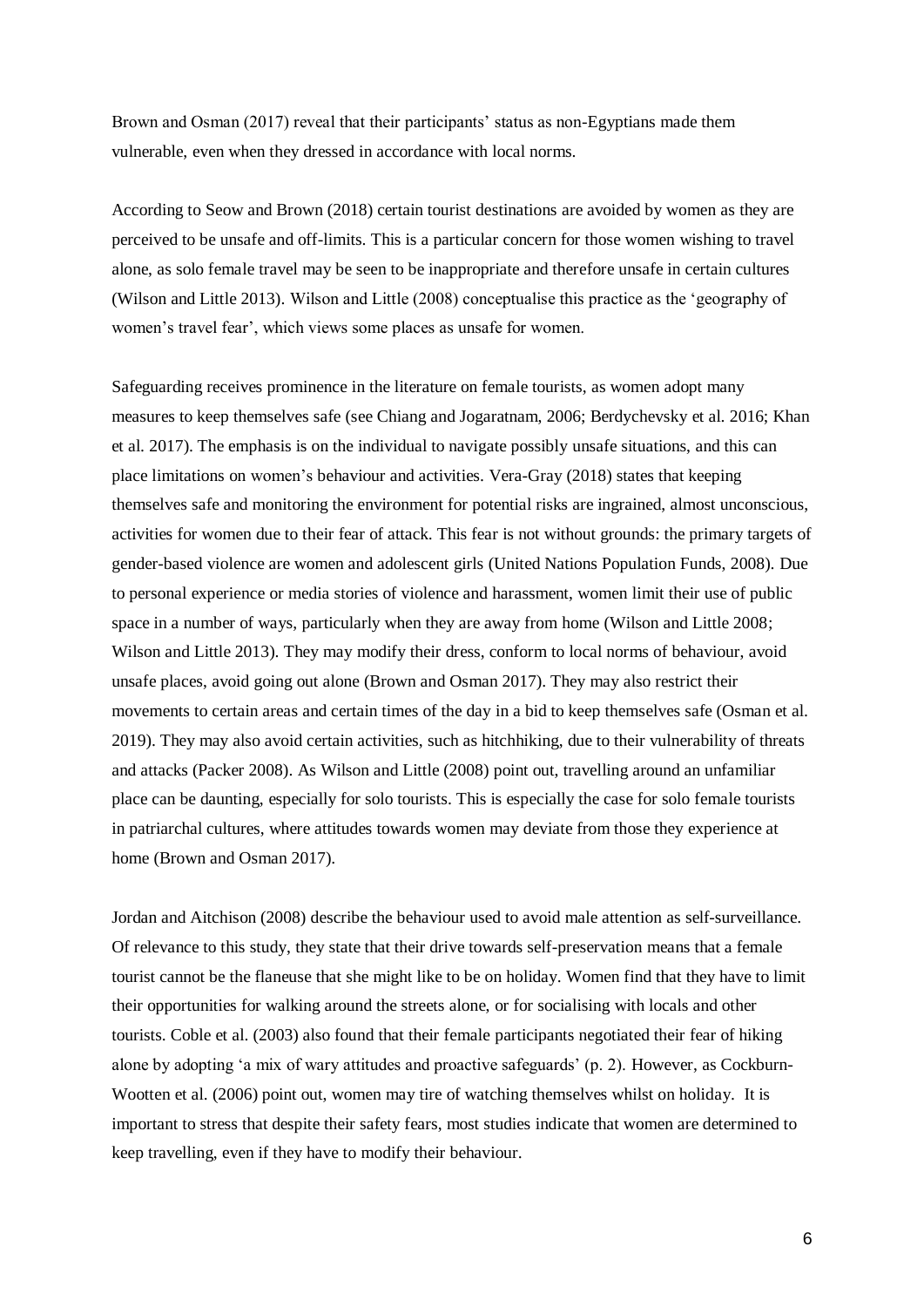The literature review on female tourists highlights the benefits to women of travel, but it also underlines the important themes of safety and risk, self-protection and self-surveillance. Taking a holiday might not generally be associated with caution and fear, with watchfulness and safeguarding. However, as Vera-Gray (2018) points out, the high incidence of gender-based violence means that women are used to looking out for their safety. This clearly places limitations on women's ability to fully enjoy a holiday. The current study set out to explore the benefits that women gained from walking whilst on holiday as well as to examine the constraints that they faced as a result of their gender.

#### **3. Methodology**

A feminist approach to research was used in this study. Reinharz (1992) describes this as research which must make a difference to women, it is research on women, by women and for women. It carries the intention of highlighting sexist practices and issues that are important to women (Yuill, 2012). These principles were congruent with the ethos of this study, which was to explore women's perspectives, and give them a voice as 'producers of knowledge' (Jackson and Mannix 2004). We categorise this as a feminist study because our participants are all female tourists who were encouraged by us, the female researchers, to reflect on how gender impacted on their walking experiences whilst on holiday. The data are interpreted through a feminist lens, in the understanding that gender and power relations inform tourism activities (Pritchard and Morgan 2000). As feminist researchers, we are committed to viewing tourism spaces as sociocultural constructions that reflect and are informed by wider societal norms and attitudes (Scraton and Watson 1998; Wilson and Little, 2008).

A qualitative approach was deemed appropriate for a study of women's experiences of walking because it focuses on "the understanding of social phenomena and the ways in which people make sense of and extract meaning from their experiences" (Jones et al. 2013, p.3). It leads to the production of rich data that are of a depth that is often missing in quantitative research. Feminist researchers often prefer the use of qualitative methods because they give voice to female participants (Flick, 2014).

Furthermore, as Denzin and Lincoln (2005) state, qualitative research is appropriate to exploratory research. Narrative interviews were used because they permit the participant a great degree of flexibility and freedom of response, and limit the influence of the interviewer (Riessman 2008). A statement on positionality in qualitative research is important because of the impact this may have on the research (Flick 2014). The researchers are female, one is white British, one is white Russian and one is black Grenadian. They are aged between 30 and 58. Two are regular walkers. Enthusiasm for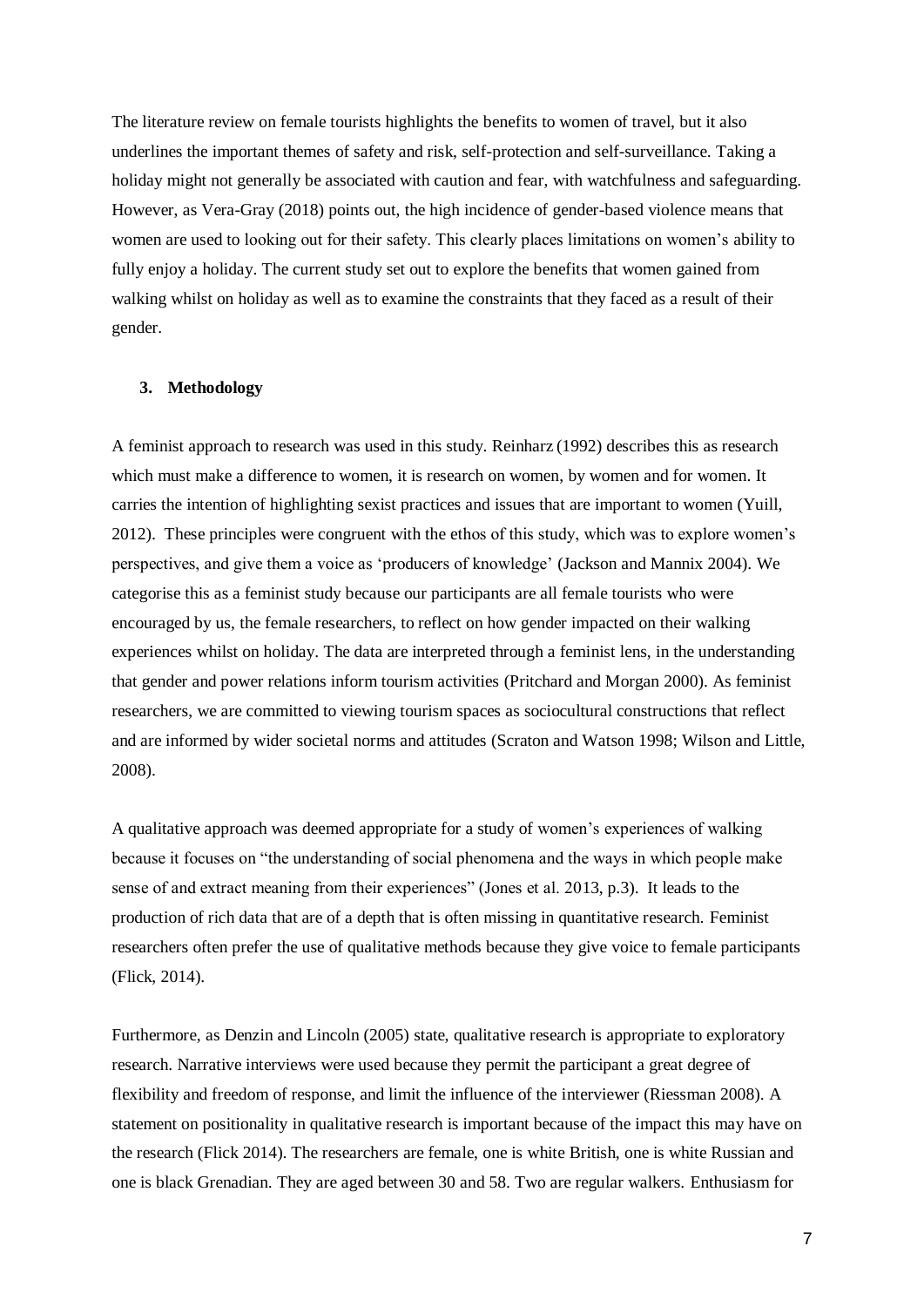walking was a factor in establishing rapport with participants, as was shared experiences as women of vulnerability and fear of danger, but it was not felt that the research was affected by the ethnicity or age of the researchers.

Purposive and criterion-based sampling was adopted. Three sampling criteria were identified: participants must be adult, female and enjoy walking as part of their holiday (of many kinds: short or long walks; in urban or rural settings). Some participants were accessed through social and professional networks, and snowballing sampling was used thereafter. A total of 11 participants took part in the study. This sample is justified in qualitative inquiry because the focus is on meaning and context rather than generalisation (Jones et al. 2013). Participants were aged between 32 and 58, worked in a range of professions and were all British apart from one Russian and one Turkish participant. Pseudonyms are used to protect identity.

A loosely structured approach was taken to the narrative interviews. An opening question focused on their walking activities on holiday, whilst the second question focused on the ways in which participants felt that their gender influenced their experience of walking. Prompt and probe questions were used to elicit rich data. Interviews were conducted in Autumn 2018 and lasted between 40 and 90 minutes. Ethical approval was granted through the authors' university research ethics committee.

The technique of thematic analysis was used to treat the data, involving the four steps of transcription, familiarization, coding and categorizing (Braun and Clarke 2006). Analysis was conducted by one researcher, and the codes and categories were discussed and agreed on by the research team. This process led to the development of four themes, which are represented in the headed sections of the findings section. As is typical in qualitative research, a dialogue with the relevant literature tied to the emergent themes is held in the findings section.

## **4. Findings and discussion**

## **6.1 The benefits of walking**

The participants walked regularly in their leisure time for a variety of reasons, and highlighted walking as an important factor during their holidays. They were motivated to walk for a number of perceived benefits. These are discussed below and the literature is used to support and interpret the findings.

#### *Clearing the mind*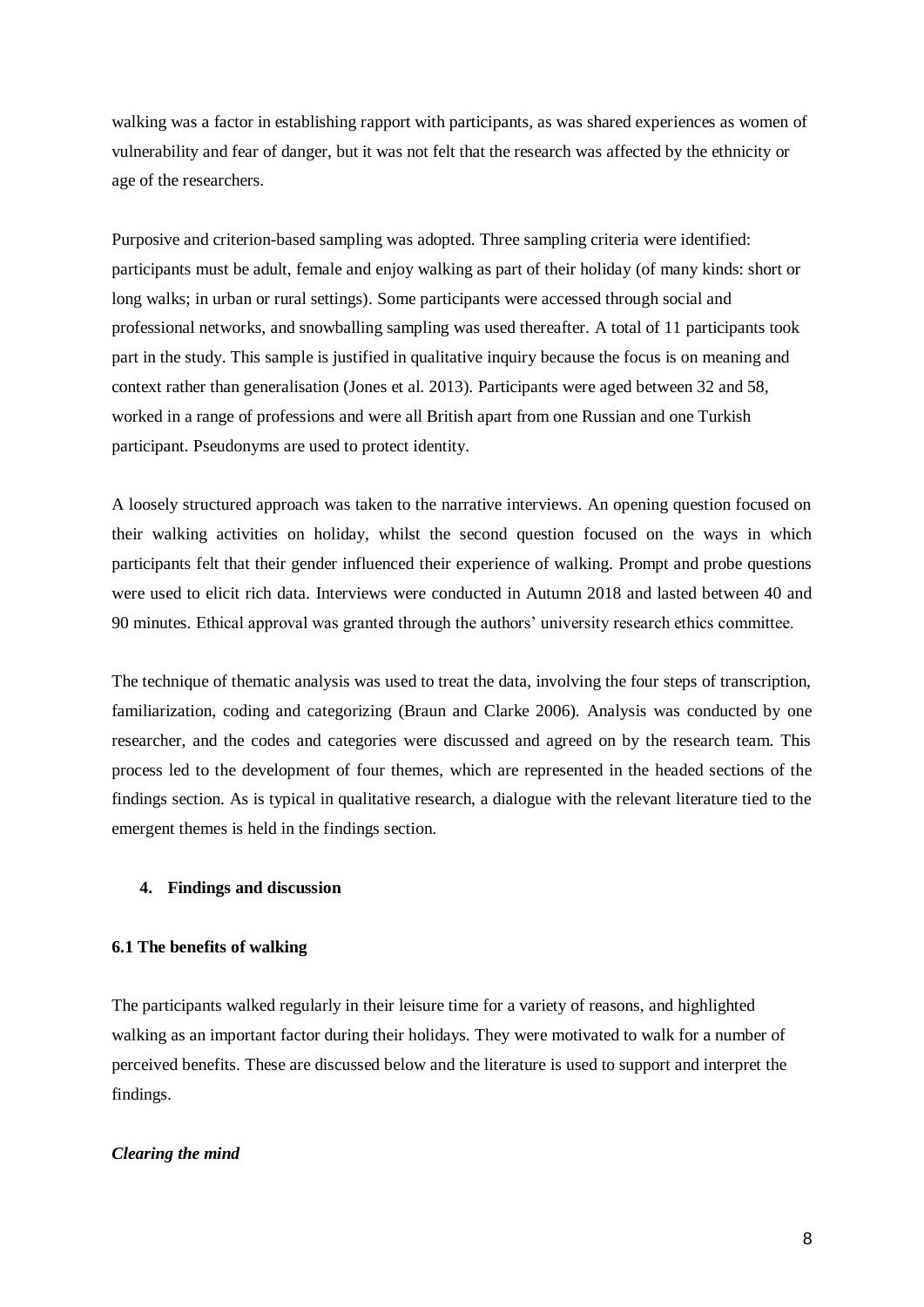For many participants, walking has a calming effect and offers an opportunity for reflection:

*Walking is about contemplation and wellbeing. Thoughts are clearer when I am walking. It's like a meditation. I noticed that I am at peace when I am walking. I am aware of the comfort that I am getting. It relaxes my brain, sweeps away worries, helps to obtain peace.* Ekaterina

*I think it gives you time to reflect. It clears your mind. The fresh air helps clear your head and if you've got a lot of things going on, you are able to just think, it makes you feel more positive because you are able to exercise as well as think about the things that perhaps are troubling you.* Sarah

Participants drew a connection between rhythm and calm*:* 

*Maybe it is connected with the rhythm of the walk, as you don't concentrate on your movement - it goes automatic, while your brain is not concerned with anything else but the problem I am putting there to solve.* Ekaterina

The benefits cited by participants can be understood by reference, not to the tourism literature, but to those writers such as Solnit (2014) and Ford (2017) who draw links between walking, peacefulness and thinking. They highlight the importance of rhythm in achieving a meditative state: the rhythm of walking takes over the conscious mind, leading to a state of meditation: "the rhythm of walking generates a kind of rhythm of thinking, and the passage through a landscape echoes or stimulates the passage through a series of thoughts" (Solnit 2014, p. 5).

#### *Being in nature*

Walking in nature was particularly important to participants, both at home and away. Attunement with nature was an important benefit to be gained from walking. For Rosa, walking permitted a connection with the sea:

*When I see the sea, I feel, 'ahh it's so beautiful!' I feel not inspired exactly, but transported, like I feel full of awe. I am in the elements and I am surrounded by beauty, it's that combination of walking in something beautiful that is just... actually I suppose it is close to a religious experience.* 

A similar feeling of awe was described by Sadie, this time produced in a mountainscape:

*I remember climbing mountains in Greece and just sitting and getting a sense of ... a sense of something bigger than me, something spiritual. Walking for me is a spiritual activity for sure. I felt a*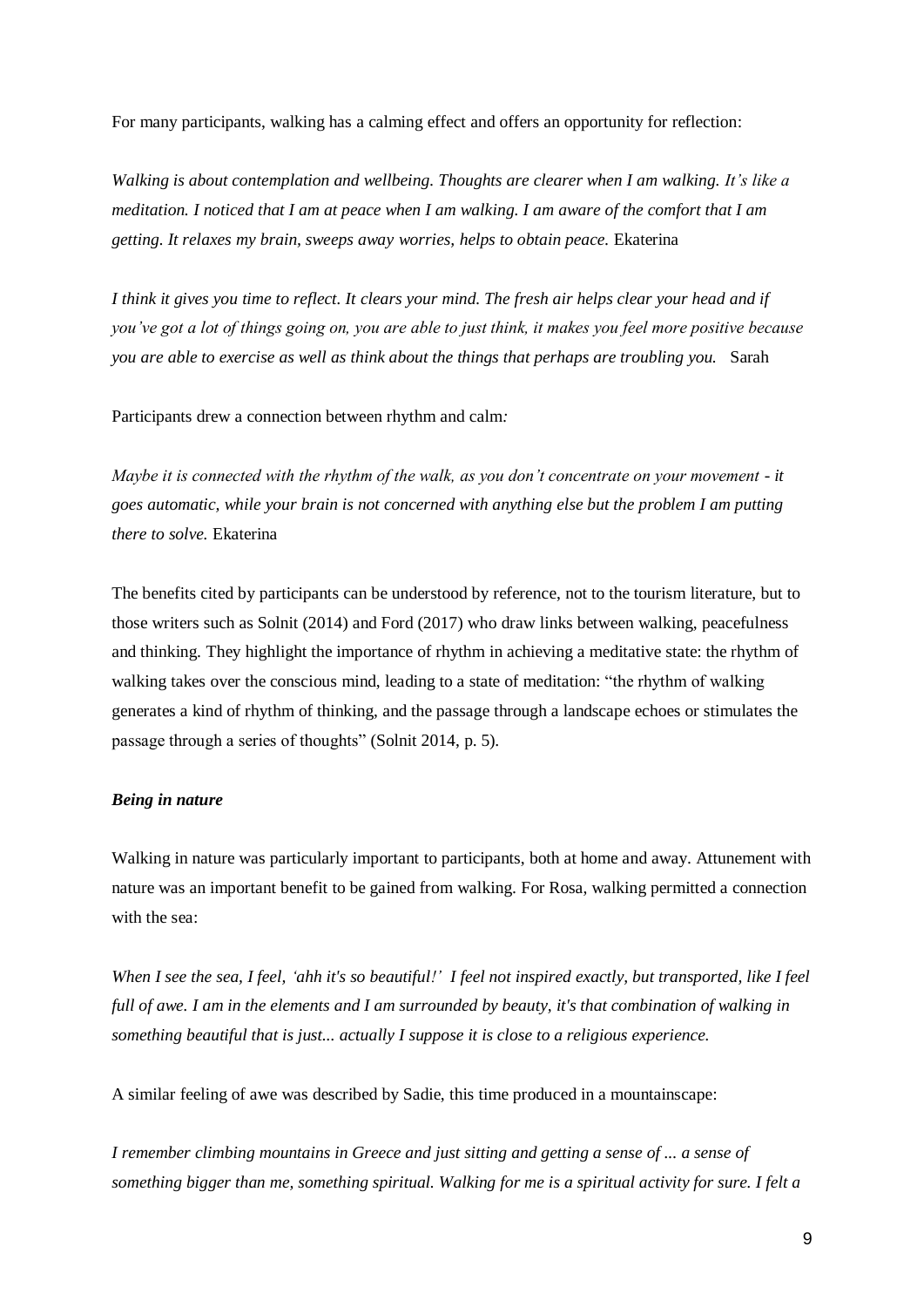*part of the mountain rather than a tourist sat on top of it. I had a similar experience when I stayed in on the Isle of Skye, I had a beautiful little cottage underneath the mountains, just me and oh my god astounding scenery.* Sadie

For Paula, walking allowed her to experience the weather:

*I like to walk in the rain. I am quite happy to get wet. I like it. It feels good when it's really cold and windy and you can feel the power of the weather. It makes you feel much more awake and you realise that you are alive. It is a sensation. We don't experience the weather; it's not an important part of our lives anymore.*

The participants' comments are echoed in the tourism literature on walking in nature. Nyaupane et al. (2014) and Wylie (2005) state that walking holidays can permit an immersive and awe-inspiring encounter with nature. Meanwhile, a link is made between the experience of natural, isolated environments and meditative thoughts, silence and restfulness (Bruneau 2012; Laing and Crouch 2009; Caulkins et al. 2006).

Being alone was often important in achieving a sense of oneness with nature, as expressed by Julie:

*I quite enjoy the physical challenge involved and I enjoy the space of being on my own for two or three hours, you know that is quite pleasant as well, you know it is a kind of space where I am on my own. I am happy to be on my own and I don't need other people with me. I am actually happier walking on my own.* 

Interestingly, the need for solitude whilst walking and thinking sits at odds with the psychosocial benefits often cited in research on walking. The psychoanalyst Storr (1997), writing on the importance of solitude, notes that there are two competing human drives: one for companionship and love, and the other for independence and autonomy. Both are viewed as equally important for a fulfilled life. '*What goes on in the human being when he is by himself is as important as what happens in his interactions with other people'* (ibid, p. xiv).

## *Exploring the tourist destination*

For all participants, walking offers a chance to get to know a tourist destination; it is used as a means of transport and as a means of discovery: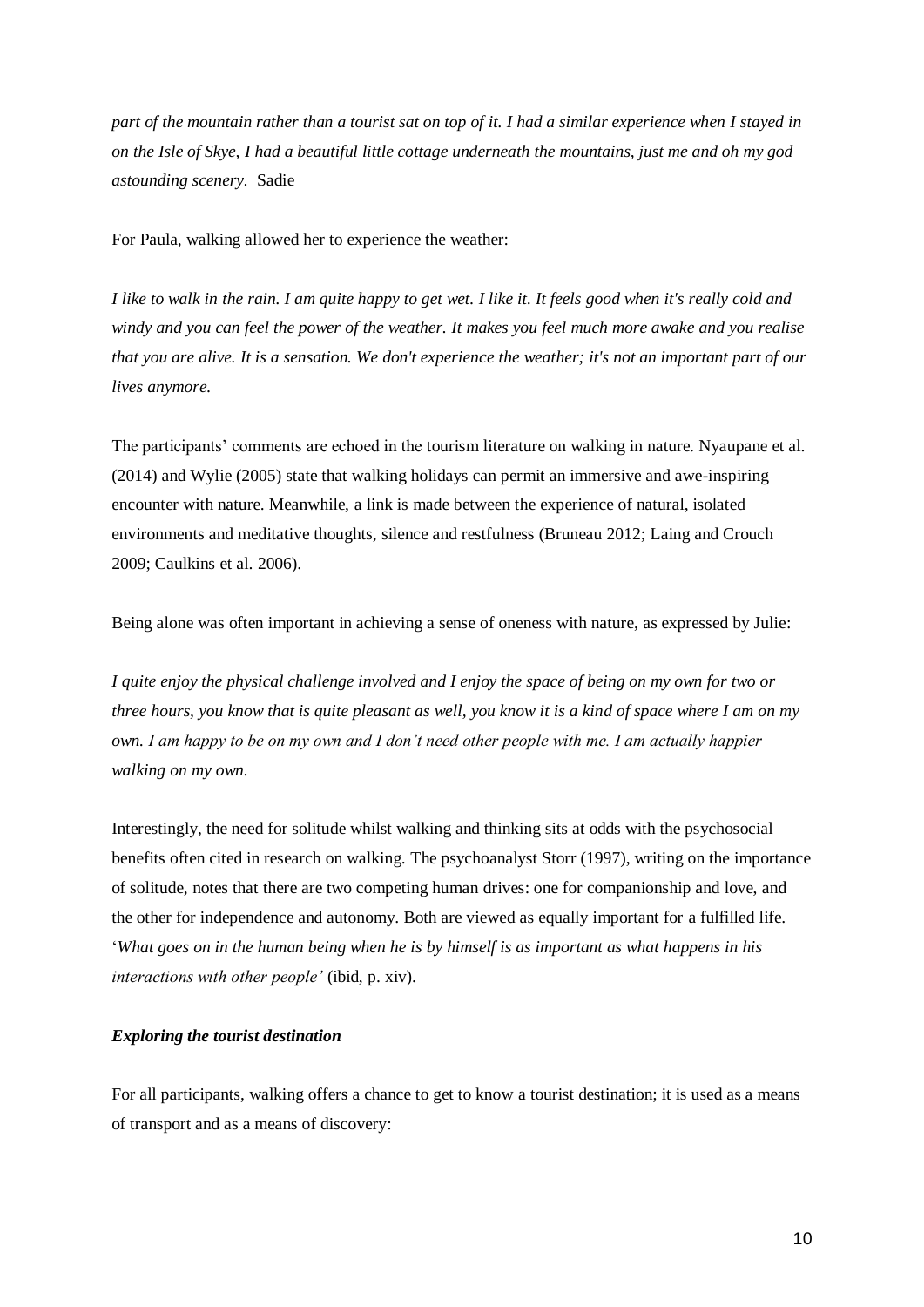*If I am going to a city, then I use walking as transport. I get a bus to the place where I want to walk around and then I spend ages walking there, walking is definitely a part of the holiday. It's a way to see things.* Rosa

The importance of walking as a means of transportation is acknowledged by tourism researchers: Sarmento (2017) observes that walking is the main way in which tourists move through and negotiate space.

For Julie, walking offers the chance to explore a destination without an itinerary:

*I like this concept of walking and getting lost and having no particular direction. I'll just go off and see where I end up particularly if I am in an urban area because you know you can just kind of wander around. Sometimes I see things that are interesting so I go and walk to them and just explore them without actually really knowing what they are, where they are.* Julie

As Markwell et al. (2004) note in their research on walking tours, walking can improve people's awareness of their environment.

For Paula, the sense of discovery is heightened by the freedom from plans and time:

*It's nice to walk and not have any boundaries, just to go out and say, 'Ok let's go this way, let's experience the landscape'. You move slower, so you see so much more, you experience more because of that speed restriction. You don't have to be anywhere very quickly. It feels like how it should be. It feels much more natural, the pace feels more natural. You know we spend our lives dictated by timetables. Most of our existence is time focused and time sensitive and I think walking frees you from that.* Paula

*Time disappears for me; I don't have a good relationship with time at all, it is always my enemy, but when I walk it tends to fold away. It's like I find where I belong in a way.* Sadie

These sentiments are discussed by Curtin (2009) who found that time is suspended in some forms of wildlife tourism, allowing the tourist to reconnect with nature and their inner world: '*there is time to stand and stare, and contemplate. …socially constructed modern fast time dissipates and is replaced by stillness'* (p. 451). Kastenholz and Rodrigues' (2007) make a similar observation in their study of hikers on walking trails in Portugal, who were motivated by the need to intimately experience the landscape they were in without the pressure of time.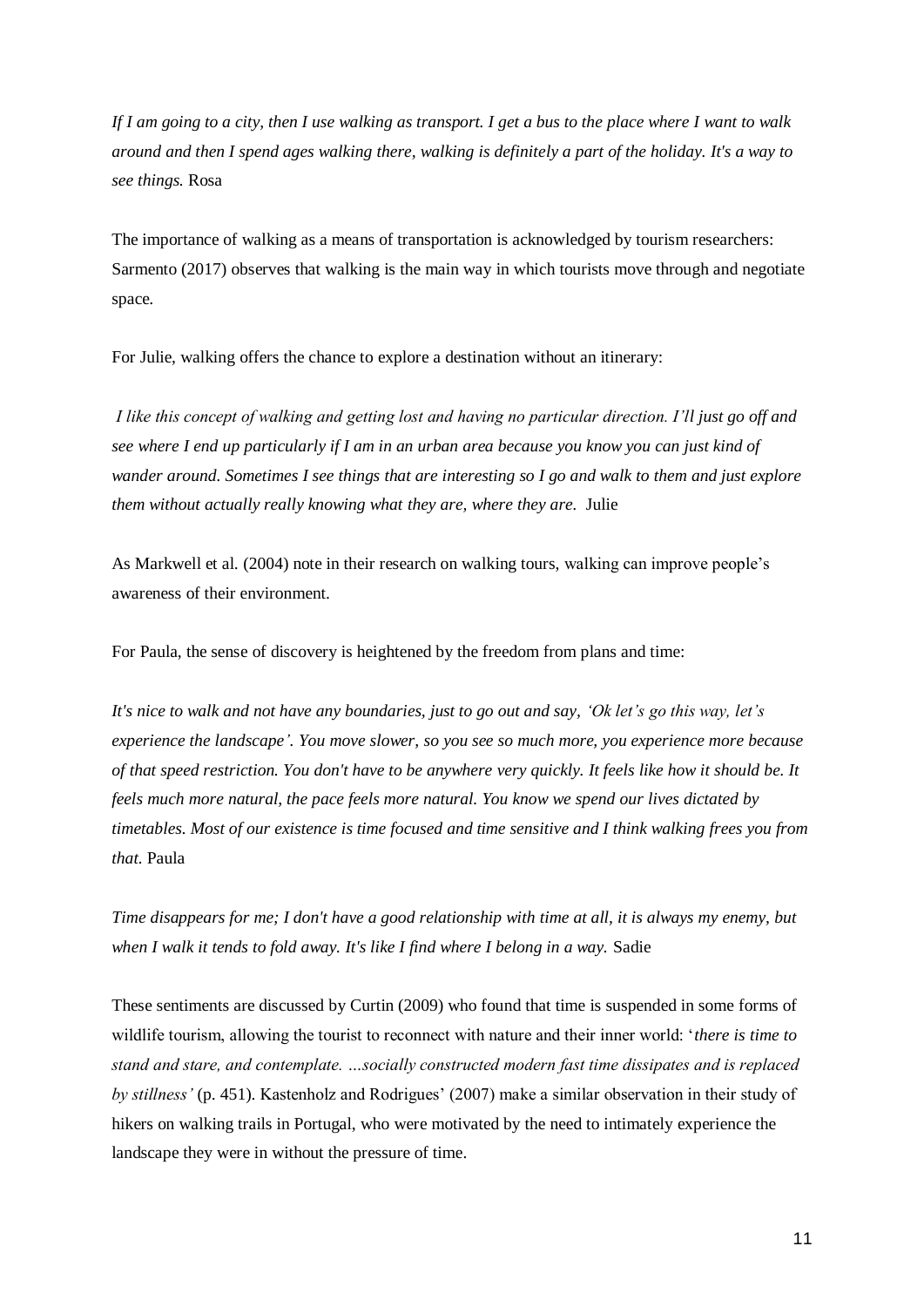### *Improving physical health*

All participants highlighted the health benefits of walking, both at home and away:

*Walking is quite a nice low key activity that keeps me in balance. I occasionally get slight back problems and walking is really good for my back and I often feel that walking also helps with my knees. It makes me feel physically good.* Julie

The physical health benefits of recreational walking including weight loss and disease prevention are well documented in the literature (see Davies et al*.* 2012; Cross-Bardell et al. 2015) and they are well understood by participants.

This section of the findings focuses on the benefits associated by our female participants with walking. There is an emphasis by participants on the power of walking to calm and clear the mind, particularly in a natural environment. Notwithstanding the physical health benefits, it is the impact on the mind, its link to a sense of peace, that was most cherished. This study adds incrementally to the underpinning literature in its identification of the benefits of walking for female participants. As the following section will show however, the constraints faced by women may pose an obstacle to their ability to fully enjoy or take part in walking whilst on holiday, therefore limiting their full appreciation of the associated benefits.

### **6.2 Feelings of vulnerability**

In contrast with the previous section, this section documents the constraints that participants faced uniquely because of their gender and particularly in relation to their solo walking activities. Participants felt that their gender influenced their walking experiences, and this related consistently to insecurity, to their vulnerability as women. There was a pronounced sense among all participants that being female, especially when alone, made them a potential target for attack. Participants were aware that the chances of being attacked were low but this did not prevent them from experiencing trepidation and anxiety, as Ekaterina expresses:

*When I travel, I am aware of my gender, I am aware of the risks. I don't know what is in the mind of a man coming towards me in the dark, I can't see his eyes or facial expression and I don't have any protection, any way to physically defend myself. It can be uncomfortable. I think this discomfort relates to being a woman.*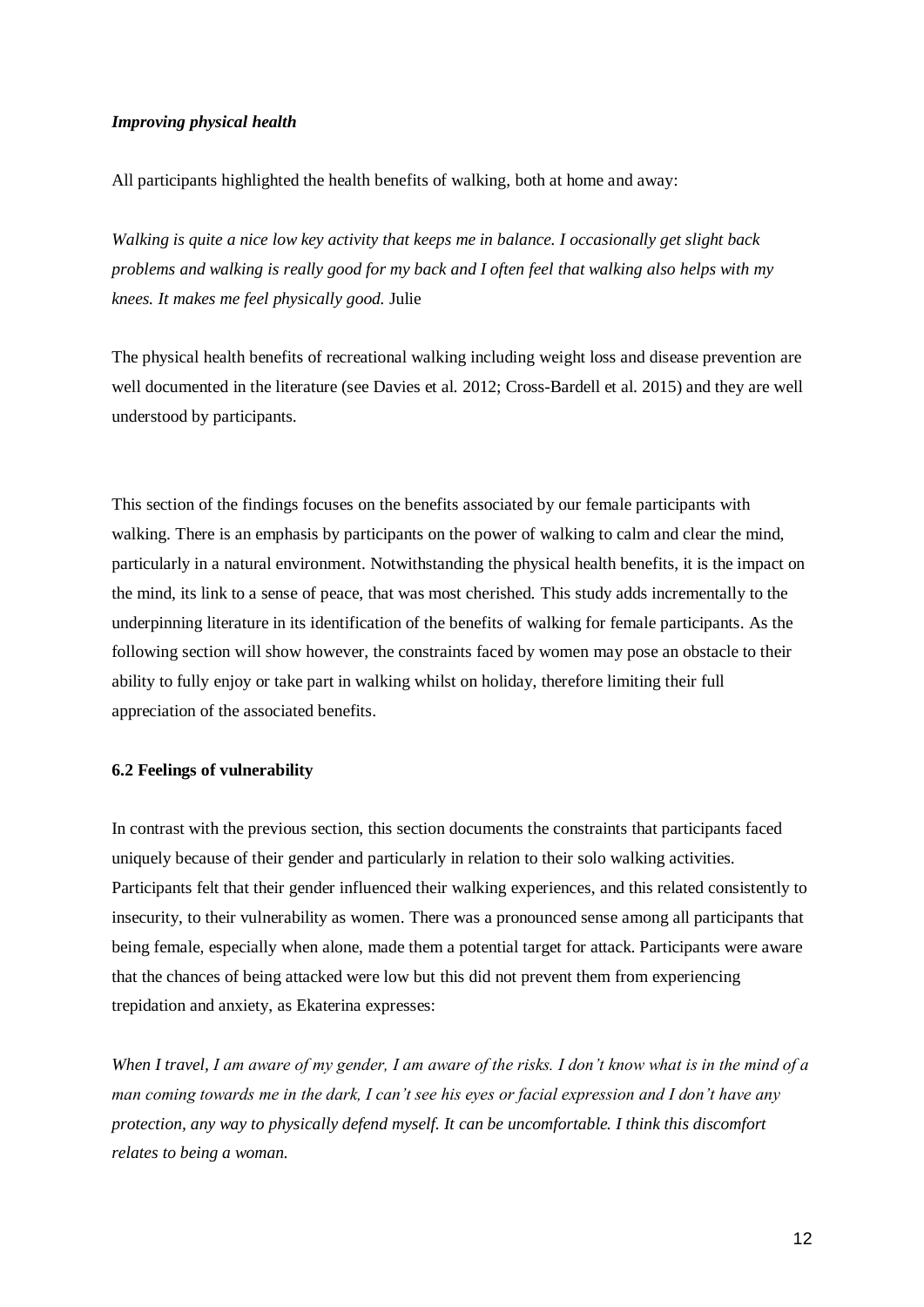Rosa identified that what was most unnerving was the experience of fear:

*What I don't like is the fear of being attacked; it's almost like part of your consciousness. When I am walking down the street if there is a man walking at night on the same pavement coming towards me, I feel real anxiety until he is gone. I don't want to alert him to the fact that I am nervous but when I do turn around just to check he is gone, then I feel really relieved, but I don't feel safe until I get back to the hotel. I think it is the fear that is so horrible. I went to the Cotswolds lakes recently. I started walking around a lake and then I realised: 'God, there is nobody around, I am going to be quite isolated.' I thought: 'no, I am going to go back. I wanted to have the exercise, but I am not doing this'. I felt too vulnerable, and when I walked back there was a guy walking towards me on his own and again I felt: 'Agh, bloody hell' He looked perfectly friendly and I wouldn't show that I am afraid; I think I nodded like walkers nod to each other. He looked fine but what does that mean! And it was only when I got back to the car parking area then I felt: 'Ok I am not doing that again'. So I missed out on a whole dimension of the holiday because I just didn't feel safe. And I hate that feeling!*

Rosa's evocative account calls forth the extreme discomfort associated with feeling afraid. It reveals a fear of being attacked that is embodied in the approach of a man. Indeed, unease about an approaching stranger was commonplace, particularly at night:

*You see somebody coming towards you, and there's a slight moment when you think, 'oh I am on my own here, no one is in sight or anything'. It's a kind of paranoia which is probably you know incredibly low risk but I am aware.* Julie

This unease was particularly pronounced after dark:

*As a woman we are much more vulnerable that a man. If a man is walking your way, you are aware of him, you don't know what will happen. I don't want to feel this way but when you see a man on the road or you hear a step behind you, especially if it is getting dark, it's frightening. Layla* 

What ran through participants' accounts was the quality of the unknowable, an uncertainty that could manifest as fear regarding the intention of the approaching man. As previous studies have noted, the perception of risk is pronounced among women, and can be highly disturbing, regardless of the likelihood of attack (Wilson and Little 2008, 2013). This study therefore lends weight to previous research that has highlighted fear as an important constraint on women's ability to participate fully in tourism and leisure (see Coble et al. 2003; Berdychevsky et al. 2013). Wilson and Little (2008) refer to the geography of women's travel fear to understand women's fear for their safety in certain destinations. This study reveals that fear is pervasive in many destinations and contexts, particularly at night.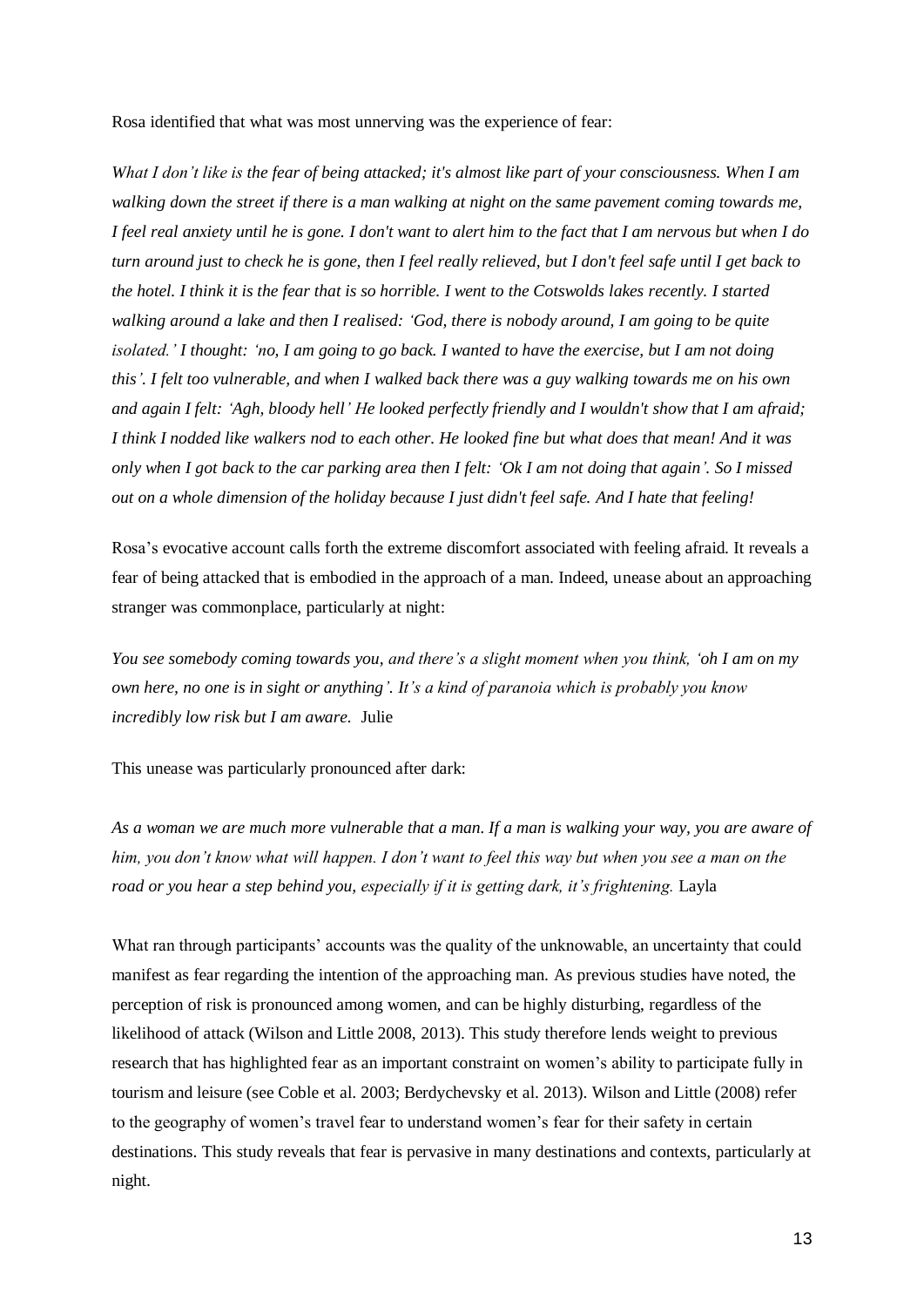# **4.3 Being vigilant**

In response to potential danger, participants described being on guard, in a state of vigilance:

*I am always aware when I see a lone chap walking who looks slightly odd, you know, I will watch him and I will subconsciously map him and occasionally I might turn to see where he has gone.* Sadie

*If I see a person walking towards me with their hood up then I would sort of adjust my posture and be purposeful, you know I would be wanting to show them that I am strong, purposeful on a mission.*  Sarah

There was a heightened responsiveness to possible danger. Though the likelihood of being attacked was perceived to be low, Rosa articulated that the basis for fear was grounded in reality:

*We see so many stories of women being attacked. It's ingrained in us that women are vulnerable to attack but you know statistics show that's true anyway. I am quite nervous of what men can do. I think we are potential victims and it makes me nervous. The reality is that a massive proportion of the male population is fine and these things are relatively rare but it is definitely in the consciousness. Knowing that something safe doesn't take away from that tiny possibility that it might not be. I wouldn't want to risk it.* 

The above accounts highlight participants' feelings of fear and alertness to the possibility of danger. These feelings are not unfounded. Much of women's fear of violence is based on perception; nevertheless there are good grounds for their fears, as around the world, women are the main victims of sexual attack (World Health Organisation, 2014). Indeed, Aitchison (2005) notes that vulnerability is experienced at home and on holiday, though vulnerability may be increased in an alien environment, particularly where social norms for gendered behaviour are different (Brown and Osman 2017). Having said that, this study shows that women are nervous on home ground, in familiar territory, if they are alone.

## **6.4 Safeguarding strategies**

Awareness of their vulnerability placed restrictions on women in a number of ways, including the type of holiday taken, whether to travel solo, where to walk and what to wear. As such, participants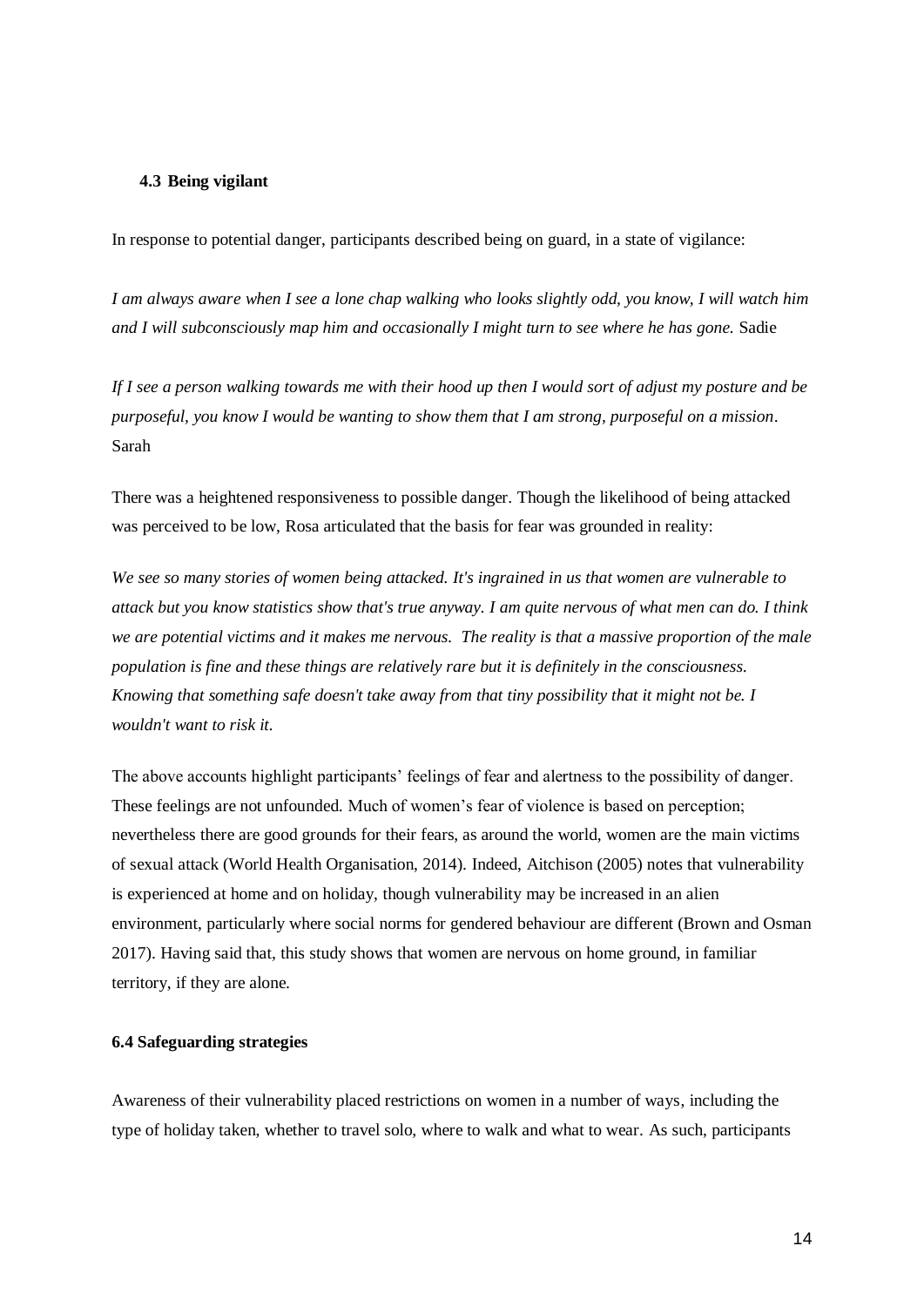had to forego some activities that they would like to participate in. Ekaterina was vigilant about her solo status whilst traveling and walking around a destination:

*If I am travelling on my own I'll think about how I dress, how much I drink. It is for protection, a kind of attempt not to attract unwanted attention.* 

Indeed, much attention was paid by participants to their dress, as Jane commented:

*I don't dress in such a way that I would be inviting attention though I do think I should be able to dress in any which way I wish to choose. As a feminist this is important to me, but I worry about risk.*

Participants' freedom to wear what they like was an important feminist value, and they were discomfited by their correlation between dress and possible attack. Due to their fear of harassment or male violence, these women took precautions in order to protect themselves. Wilson and Little (2008) argue that the tourist landscape is used differently by men and women; women need to do ''what's safe, right and sensible to keep themselves out of harm's way" (p. 182).

For some, solo hiking was declared off-limits:

*I know that some women go on walking holidays on their own. I wouldn't do that. I fear some kind of assault, be it physical or verbal. I try to avoid offering myself as a potential victim.* Ekaterina

Sarah meanwhile described perceived risk as a reason for avoiding backpacking:

*I think you put yourself too much at risk to do it on your own - there are routes in New Zealand where you can either cycle or walk but not on my own, I wouldn't do that. I wouldn't enjoy it.* 

Brown and Osman (2017) and McNamara and Prideaux (2010) report that it is common for women, particularly for solo female tourists, to gauge the safety of a destination before making a travel decision, but this study shows that even in a relatively safe destination, women are anxious for their security.

Walking at night was perceived to be fraught with danger unless the routes taken were well lit and well populated:

*I'm careful at night, don't walk anywhere at night that doesn't feel safe and well-lit; I don't walk anywhere deserted. I think they are the only two adjustments. If I were with somebody else I wouldn't*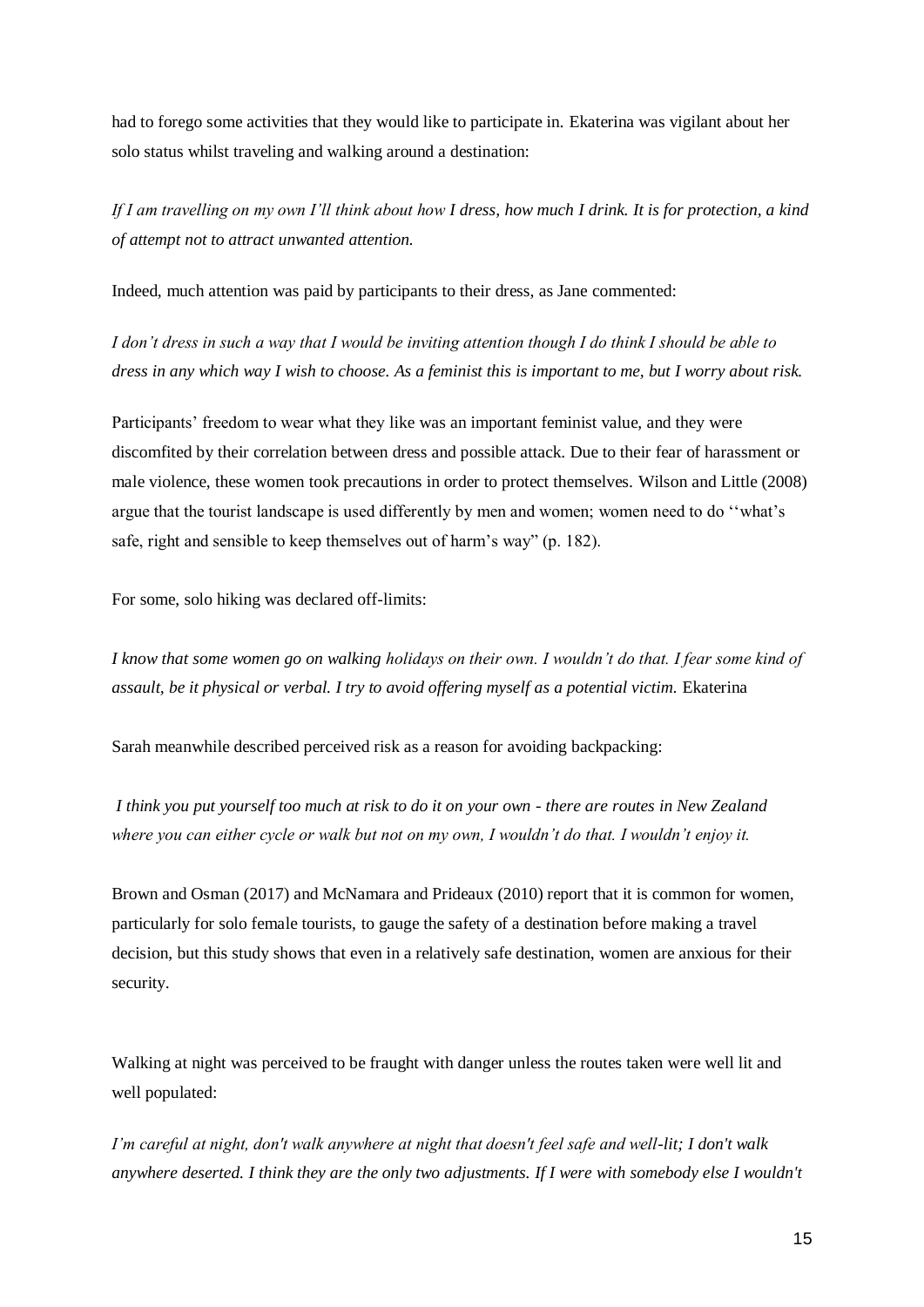*really think twice about walking around a lake or going out at night. I wouldn't think,' well I won't go on my own' because I prefer travelling on my own.* Rosa

*I wouldn't go to places that aren't really well lit you know because I think these days I am being sensible. I don't want to accidentally find myself in a dodgy area of a city without realising it you know so I have kind of adjusted my times.* Julie

Sarah adopted a strategy to keep herself safe that she borrowed from a memorable scene in a film:

*I remember seeing a film where a lady was advised, if you are walking home late at night, walk in the middle of the road because people are less likely to be lurking, and I thought that was a really good idea and that has stayed with me.* 

This study corroborates the research undertaken by Jordan and Aitchison (2008), which articulates female tourists' heightened awareness as self-surveillance. They adopt a strategy to keep themselves safe that simultaneously restricts their capacity for fully enjoying their trip. As Wilson and Little (2008) state, fear leads women to limit their opportunities for walking around the streets alone: women on holiday have to constantly gauge the tourist landscape for danger and ''strategise accordingly" (p. 181). Vera-Gray (2018) argues that women in public spaces are used to making decisions about where to go, how to travel, what to wear, in order to keep safe. This is so commonplace to them that it is an aspect of their negotiation of public spaces that they take for granted.

## **5. Conclusion**

Research on walking and hiking from a tourism, sport and leisure standpoint has consistently focused on the mental and physical health benefits of walking and on the experiences and motivations of walkers. The important link between walking and creativity has been drawn by writers and thinkers outside these domains, adding a richness to the understanding of the tourism and leisure activity of walking, and improving our sense of why people walk and how this impacts on their creative and intellectual life. This study supports the literature on the benefits of walking, which are experienced by the female interviewees who walk as a part of their holiday.

Conversely, this study highlights that women's enjoyment of walking and their full appreciation of the benefits of walking whilst on holiday are constrained by their feelings of vulnerability and their perceptions of possible risk. Participants in this study were mindful of their vulnerability if walking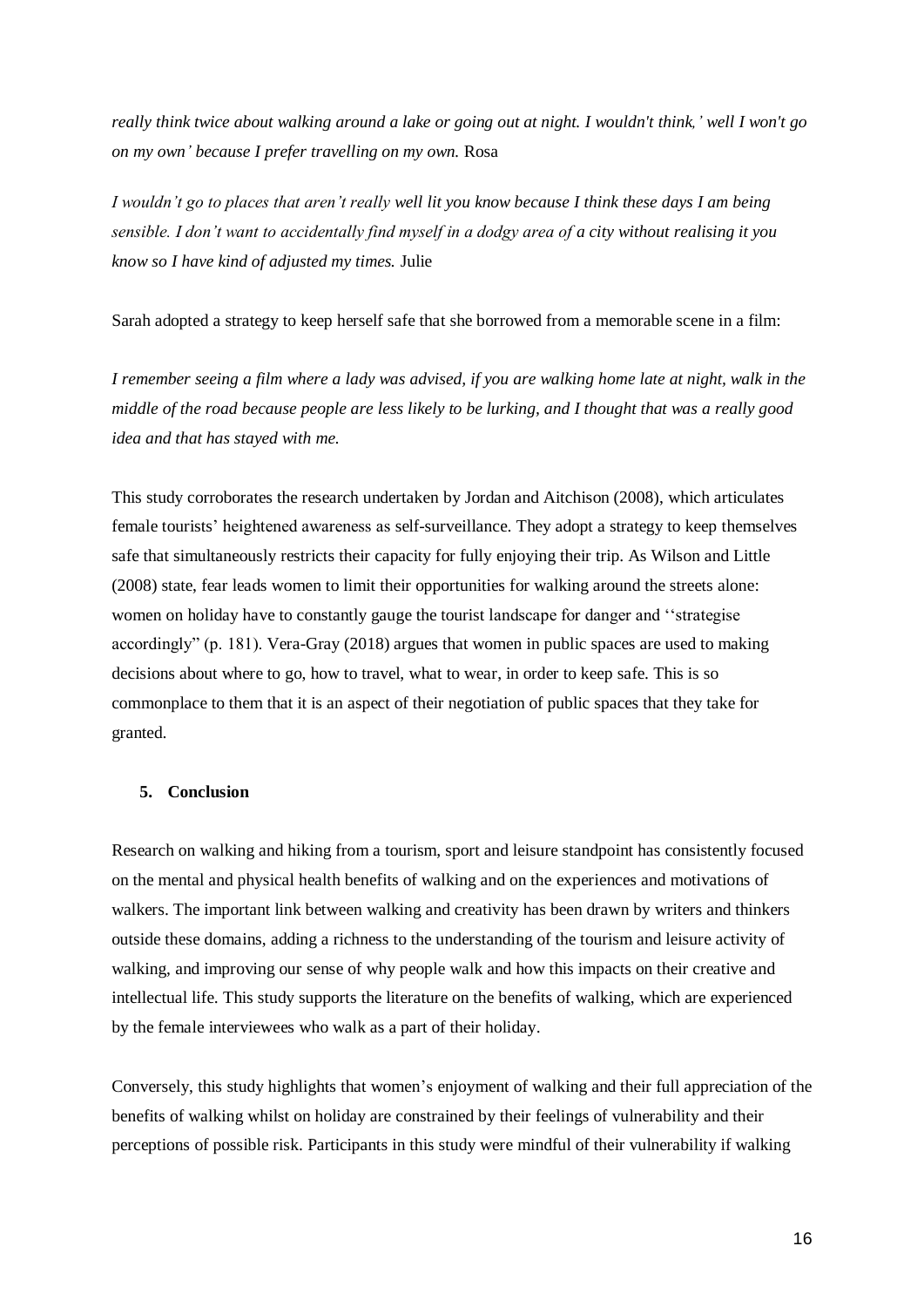alone, particularly at night and in isolated spaces. There was a fear of attack or a perceived risk associated with walking alone, which impacted on their enjoyment and behaviour.

In order to cope with this perceived risk, participants employed a number of safeguarding strategies. This study on female walkers therefore supports other research on female tourists that document differences among male and female tourist experiences. The ability to fully enjoy the benefits associated with walking as a tourism and leisure activity is shown to be impacted on by gender.

More research is needed to improve our understanding of the experiences of female walkers. To this end, further research using an intersectionality perspective could be conducted on women in different nationality and cultural groups. Research could also centre on destinations in a variety of sociocultural contexts with different sociocultural norms and expectations for behaviour.

## **References**

Aitchison, C. (2005). Feminist and gender perspectives in tourism studies: The social-cultural nexus of critical and cultural theories. *Tourist Studies*, 5(3), 207–224.

Anderson, J., (2004). Talking whilst walking: a geographical archaeology of knowledge. *Area, 36*(3), 254–261.

Arellano, A. (2004). Bodies, spirits, and Incas: Performing Machu Picchu. In M. Sheller & J. Urry (Eds.), *Tourism mobilities: Places to play, places in play* (67–77). London: Routledge.

Barton, J., Hine, R., & Pretty, J., (2009). The health benefits of walking in greenspaces of high natural and heritage value. *Journal of Integrative Environmental Sciences*, *6*, 261–278.

Barton, J., & Pretty, J., (2010). What is the best dose of nature and green exercise for improving mental health? A multi-study analysis. *Environmental Science and Technology*, *44*, 3947–3955.

Berdychevsky, L., Poria, Y., & Uriely, N. (2010). Casual sex and the backpacking experience: The case of Israeli women. In Y. Poria & N. Carr (Eds.), *Sex and the sexual during people's leisure and tourism experiences* (pp. 105–118). Cambridge: Cambridge Scholars Publishing.

Berdychevsky, L., Gibson, H. J., & Bell, H. L. (2013). Girlfriend getaways and women's well-being. *Journal of Leisure Research*, 45(5), 602–623.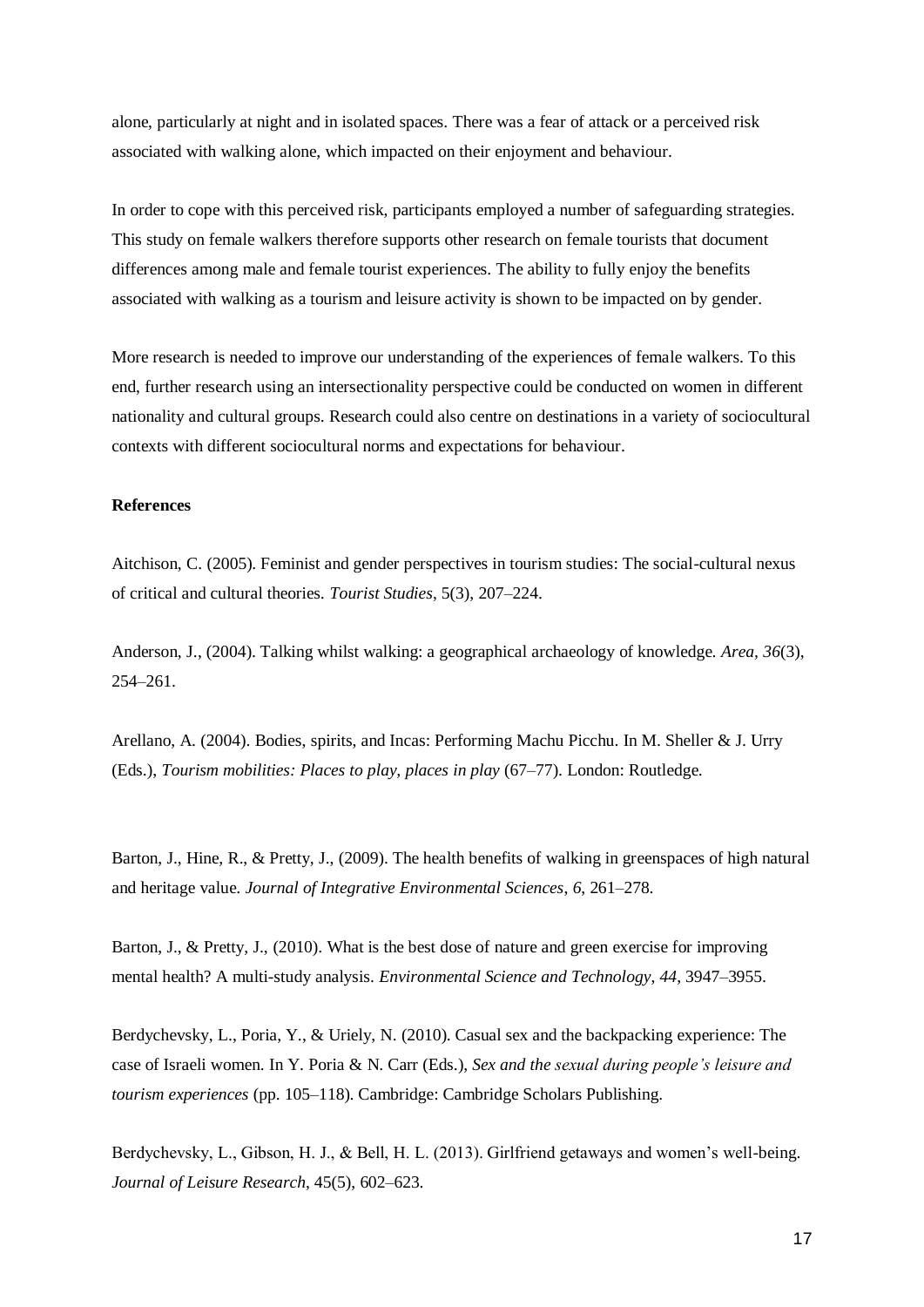Berdychevsky, L., Gibson, H. J., & Bell, H. L. (2016). "Girlfriend getaway" as a contested term: Discourse analysis. *Tourism Management*, 55, 106–122.

Braun, V, & Clarke, V. (2006), 'Using thematic analysis in psychology', *Qualitative Research In Psychology*, 2, 77-101

Brown, L. and Osman, H. (2017) The female tourist experience in Egypt as an Islamic destination *Annals of Tourism Research*, 63, 12-22

Bruneau, T., (2012). An Ecology of natural mindlessness: solitude, silence, and transcendental consciousness. *[Explorations in Media Ecology](http://www.intellectbooks.co.uk/journals/view-Journal,id=214/view,page=0/)*, 10, 1-2.

Butler, K. L., (1995). Independence for western women through tourism. *Annals of Tourism Research*, 22 (2), 487-489.

Cai, L. A., & Combrink, T. E. (2000). Japanese female travelers – a unique outbound market. *Asia Pacific Journal of Tourism Research,* 5(1), 16–24.

Caulkins, M.C., White, D.D., & Russell, K.C., (2006). The role of physical exercise in wilderness therapy for troubled adolescent women. *Journal of Experiential Education, 29*(1), 18–37.

Chiang, C.-Y. and Jogaratnam, G., (2006). Why do women travel solo for purposes of leisure? *Journal of Vacation Marketing*, 12 (1), 59-70.

Coble, T., Selin, S. & Erickson, B. (2003) Hiking Alone: Understanding Fear, Negotiation Strategies and Leisure Experience, *Journal of Leisure Research*, 35:1, 1-22,

Cockburn-Wootten, C., Friend, L., & McIntosh, A. (2006). A discourse analysis of representational spaces: Writings of women independent traveler. *Tourism*, 54(1), 7–16.

Collins-Kreiner, N. and Kliot, N., (2016) Particularism vs. Universalism in Hiking Tourism. *Annals of Tourism Research* 56, 128–163.

Cross-Bardell, L., George, T., Bhoday, M., Tuomainen, H., Qureshi, N. and Kai. J., (2015). Perspectives on enhancing physical activity and diet for health promotion among at-risk urban UK South Asian communities: a qualitative study. *British Medical Journal*, 5, 1-7.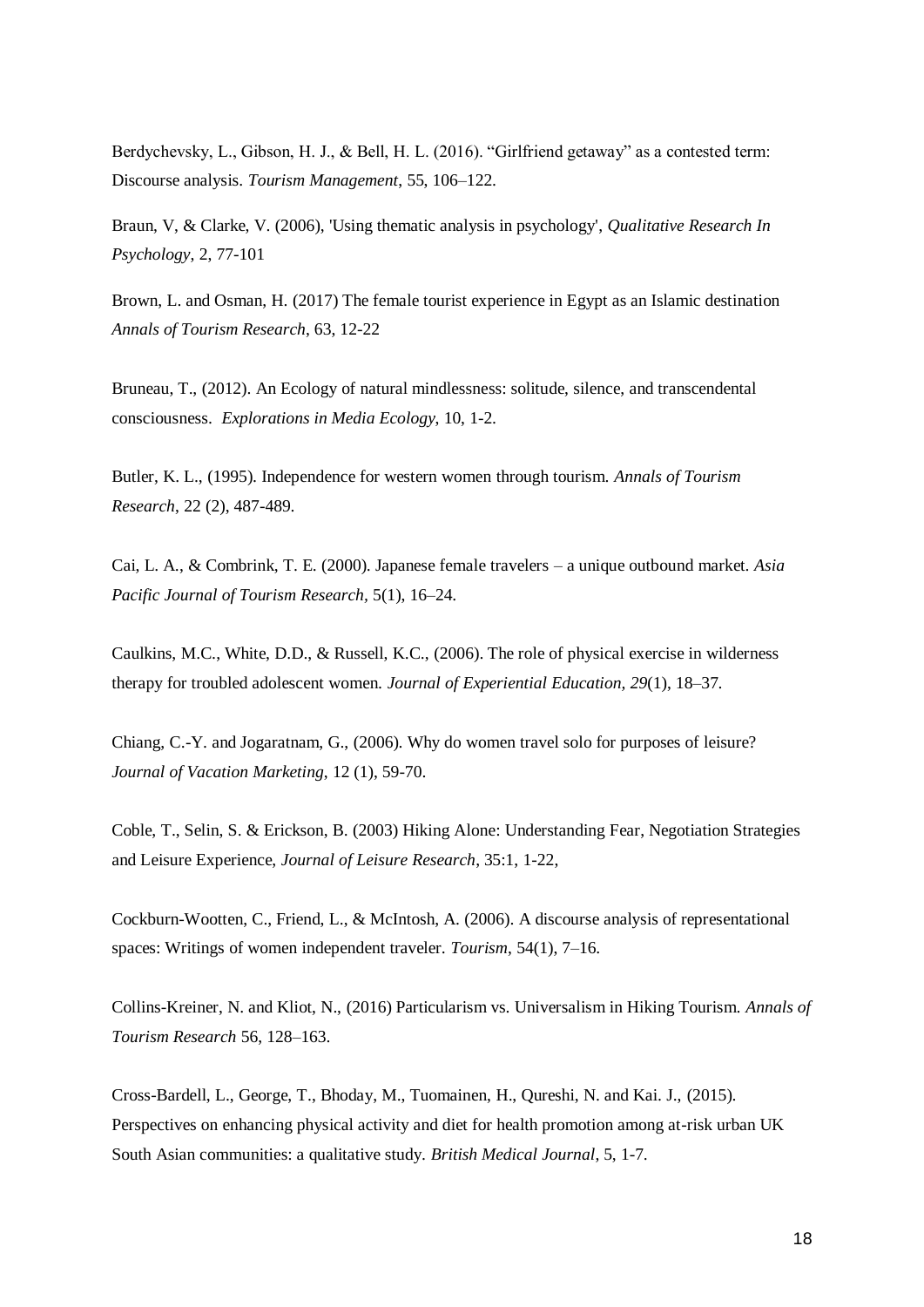Crust, L., Keegan, R., Piggott, D. & Swann, C., (2011). Walking the Walk: A Phenomenological Study of Long Distance Walking. *Journal of Applied Sport Psychology*, 23(3), 243-262.

Curtin, S., (2009). Wildlife tourism: the intangible, psychological benefits of human-wildlife encounters. *Current Issues in Tourism*, 12(5), 451 - 474.

Cutler, R. L., (2014). On speculative walking: from the peripatetic to the peristaltic. *C International Contemporary Art,* 121, 10-13.

Cutler, S. Q., Carmichael, B. and Doherty, S., (2014). The Inca trail experience: does the journey matter? *Annals of Tourism Research*, 45, 152-166.

Darker, C. D., Larkin, M. and French, D. P., (2007). An exploration of walking behaviour - an interpretative phenomenological approach. *Social Science & Medicine*, 65, 2172-2183.

Davies, N. J., Lumsdon, L. M. and Weston, R., (2012). Developing recreational trails: motivations for recreational walking. *Tourism Planning & Development*, 9(1), 77-88.

Den Breejen, L., (2007). The experiences of long distance walking: A case study of the West Highland Way in Scotland. *Tourism Management*, *28*, 1417–1427.

Denzin, N. K., & Lincoln, Y. S. (2005). *The sage handbook of qualitative research*. Thousand Oaks, CA: Sage.

Durko, A., & Petrick, J. (2013). Family and relationship benefits of travel experiences: A literature review. *Journal of Travel Research*, 52, 720–730.

Edensor, T., (2000). Walking in the British countryside: reflexivity, embodied practices and ways to escape. *Body & Society*, 6(3-4), 81-106.

Edensor, T., (2010). Walking in rhythms: place, regulation, style and the flow of experience. *Visual Studies,* 25(1), 69-79.

Figueroa-Domecq, C., Pritchard, A., Segovia-Perez, M., Morgan, N., & Villace-Moliero, T. (2015). Tourism gender research: A critical accounting. *Annals of Tourism Research*, 52, 87–103.

Flick, U. (2014). *An introduction to qualitative research* (5th ed.). Los Angeles, CA: Sage.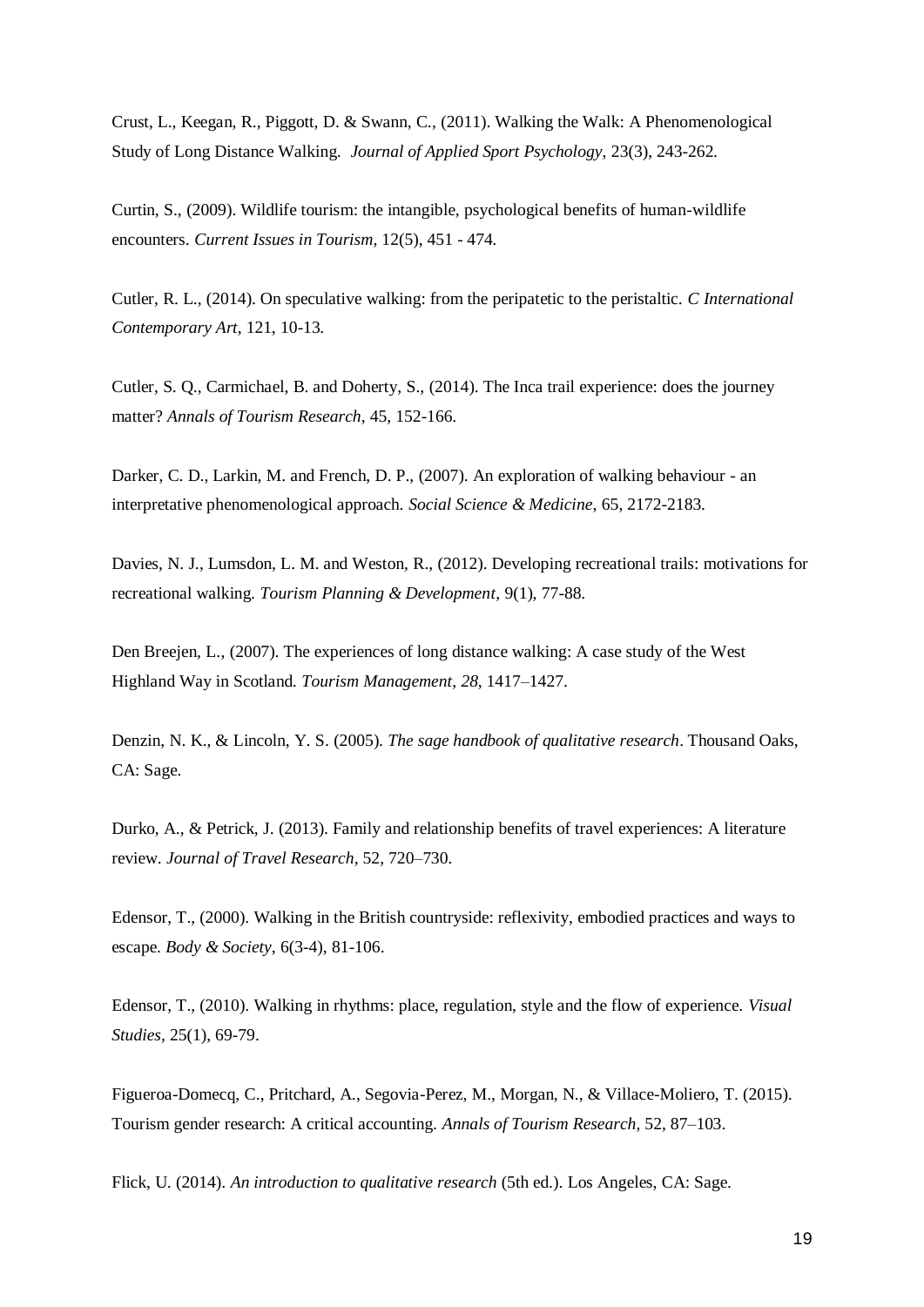Ford, A., 2017. *Mindful thoughts for walkers: footnotes on the zen path.* Brighton: Leaping Hare Press.

Forsyth, A., Oakes, J. M., Lee. B. and Schmitz, K. H., (2009). The built environment, walking, and physical activity: is the environment more important to some people than others? *Transportation Research Part D*, 14(1), 42-49.

Gibson, H. J., Jordan, F., & Berdychevsky, L. (2013). Women and tourism. In V. Freysinger, S. Shaw, K. Henderson, & D. Bialeschki (Eds.), *Leisure, women and gender* (3rd ed., pp. 229–244). State College, PA: Venture.

Gros, F., (2015). *A philosophy of walking*. London: Verso.

Guichard-Anguis, S., (2011). Walking through world heritage forest in Japan: the Kumano pilgrimage. *Journal of Heritage Tourism,* 6(4), 285-295.

Hill, E., Goldenberg, M. and Freidt, B., (2009). Benefits of hiking: a means-end approach on the Appalachian Trail. *Journal of Unconventional Parks Tourism and Recreation Research*, 2(1), 19-27.

Hyun, M. Y., Park, Y-A. and Kim, Y. G., (2016). Motivations to walk Jeju Ollegil, South Korea: development and validation of walking motivation scale. *Tourism planning and development*, 13(4), 486-503[.](http://www.newyorker.com/tech/elements/walking-helps-us-think)

Jackson, D., Mannix, J. (2004) Giving voice to the burden of blame: a feminist study of mothers' experiences of mother blaming *International Journal of Nursing Practice*, 10 (2004), 150-158

Jackson, E. L. and Henderson, K. A., (1995). Gender‐based analysis of leisure constraints. *Leisure sciences*, 17 (1), 31-51.

Jones, I., Brown, L., Holloway, I. (2013) *Qualitative research into sport and physical activity*  London: Sage

Jordan, F., & Aitchison, C. (2008). Tourism and the sexualisation of the gaze: Solo female tourists' experiences of gendered power, surveillance and embodiment. *Leisure Studies*, 27(3), 329– 349.

Jordan, F., & Gibson, H. (2005). "We're not stupid…but we'll not stay home either": Experiences of solo women travelers. *Tourism Review International*, 9(2), 195–211.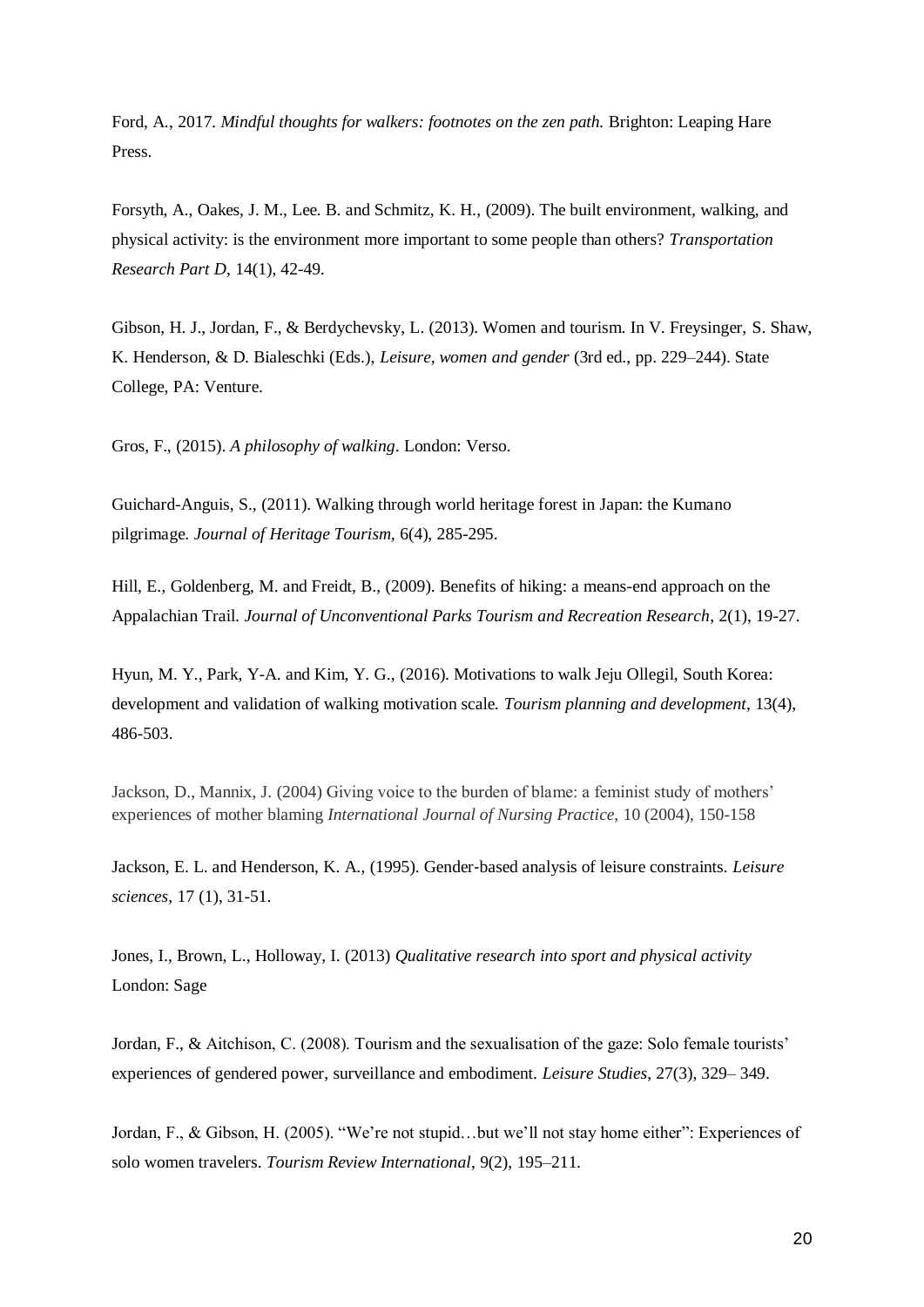Junek, O., Binney, W., & Winn, S. (2006). All-female travel: What do women really want? *Tourism* (13327461), 54(1), 53–62.

Karupiah, P. and Bada, A. B., (2017). A qualitative study on walking in the Penang Botanical Gardens, Malaysia. *Annals of leisure research*, 0(0), 1 - 16.

Kastenholz, E. and Rodrigues, A., (2007). Discussing the potential benefits of hiking tourism in Portugal. *Anatolia an International Journal of Tourism and Hospitality Research*, 18(1), 5 - 21.

Keinänen, M., (2016). Taking your mind for a walk: a qualitative investigation of walking and thinking among nine Norwegian academics. *Higher education*, 71, 593-605.

Khan, M.J., Chelliah, S. and Ahmed, S., (2017). Factors influencing destination image and visit intention among young women travellers: role of travel motivation, perceived risks, and travel constraints. *Asia Pacific Journal of Tourism Research*, *22*(11), pp.1139-1155.

Kyle, G. and Chick, G., (2004). Enduring leisure involvement: the importance of personal relationships. *Leisure Studies,* 23(3), 243-266.

Laing, J. H. and Crouch, G. I., (2009). Lone wolves? Isolation and solitude within the frontier travel experience. *Geografiska Annaler: Series B, Human Geography* 91(4), 325–342.

Lin, Y., & Lehto, X. (2006). A study of female travelers' needs trajectory and family life cycle. *Journal of Hospitality & Leisure Marketing*, 15(1), 65–88.

Macfarlane, R. (2012) *The old ways* London: Penguin

Markwell, K., Stevenson, D., & Rowe, D., (2004). Footsteps and memories: Interpreting an Australian urban landscape through thematic walking tours. *International Journal of Heritage Studies, 10*(5), 457–473.

McArthur, M., (1999). *Out of place: Gender, identity, and the experiences of solo women travelers.*  Trent University, Canada.

McNamara, K. E., & Prideaux, B. (2010). A typology of solo independent women travellers. *International Journal of Tourism Research*, 12, 253–264.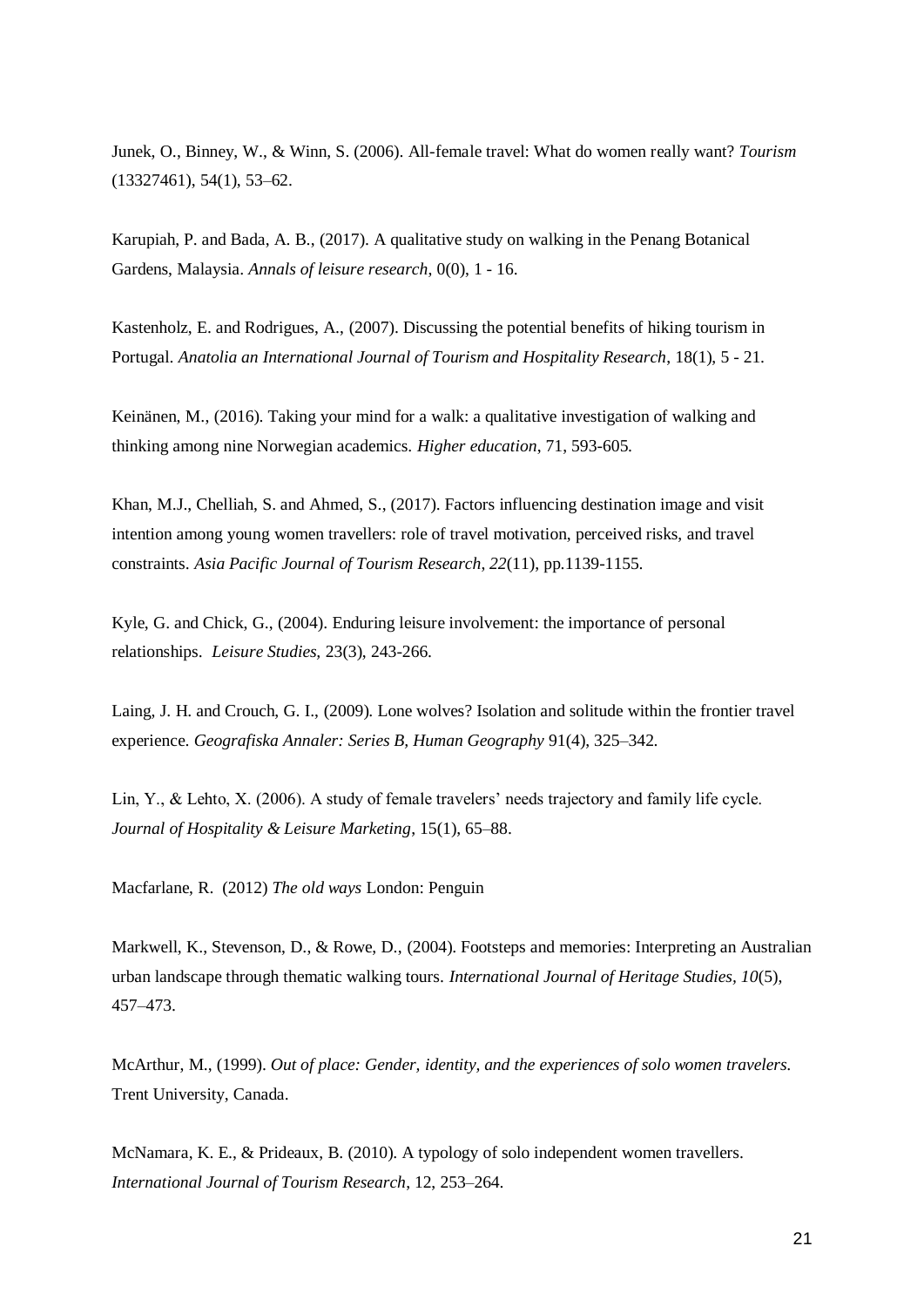Morgan, A., Tobar, D., Snyder, L. (2010). Walking toward a new me: the impact of prescribed walking 10,000 steps/day on physical and psychological well-being. *Journal of Physical Activity and Health*, *7*, 299–307.

Nietzsche, F. (1893, 1974) *Thus spake Zarathustra!* London: Penguin.

Nyaupane, G. P., Lew, A. A and Tatsugawa, K., (2014). Perceptions of trekking tourism and social and environmental change in Nepal's Himalayas. *Tourism Geographies*, 16(3), 415-437.

Packer, J. (2008) *Mobility without mayhem: safety, cars and citizenship* Durham: Duke University Press

Pennington- Gray, L. A., & Kerstetter, D. L. (2001). What do university-educated women want from their pleasure travel experiences? *Journal of Travel Research*, 40(1), 49–56.

Poria, Y. (2006). Tourism and spaces of anonymity: An Israeli lesbian woman's travel experience. Tourism , 54(1), 33–42.

Pretty, J., Peacock, J., Hine, R., Sellens, M., South, N., & Griffin, M., (2007). Green exercise in the UK countryside: effects on health and psychological well-being, and implications for policy and planning. *Journal of Environmental Planning and Management*, *50*, 211–231.

Pretty, J., Peacock, J., Sellens, M., & Griffin, M., (2005). The mental and physical health outcomes of green exercise. *International Journal of Environmental Health Research*, *15*, 319–337.

Pritchard, A., & Morgan, N. (2000). Privileging the male gaze gendered tourism landscape. *Annals of Tourism Research*, 27(4), 884–905.

Ratina, A., (2017). Walking for leisure: the translocal lives of first generation Gujarati Indian men and women. *Leisure studies*, 36(5), 618-632.

Reinharz, S. (1992) *Feminist methods in social research* Oxford University Press, Oxford

Riessman, C., (2008). *Narrative methods for human sciences*. California: Sage.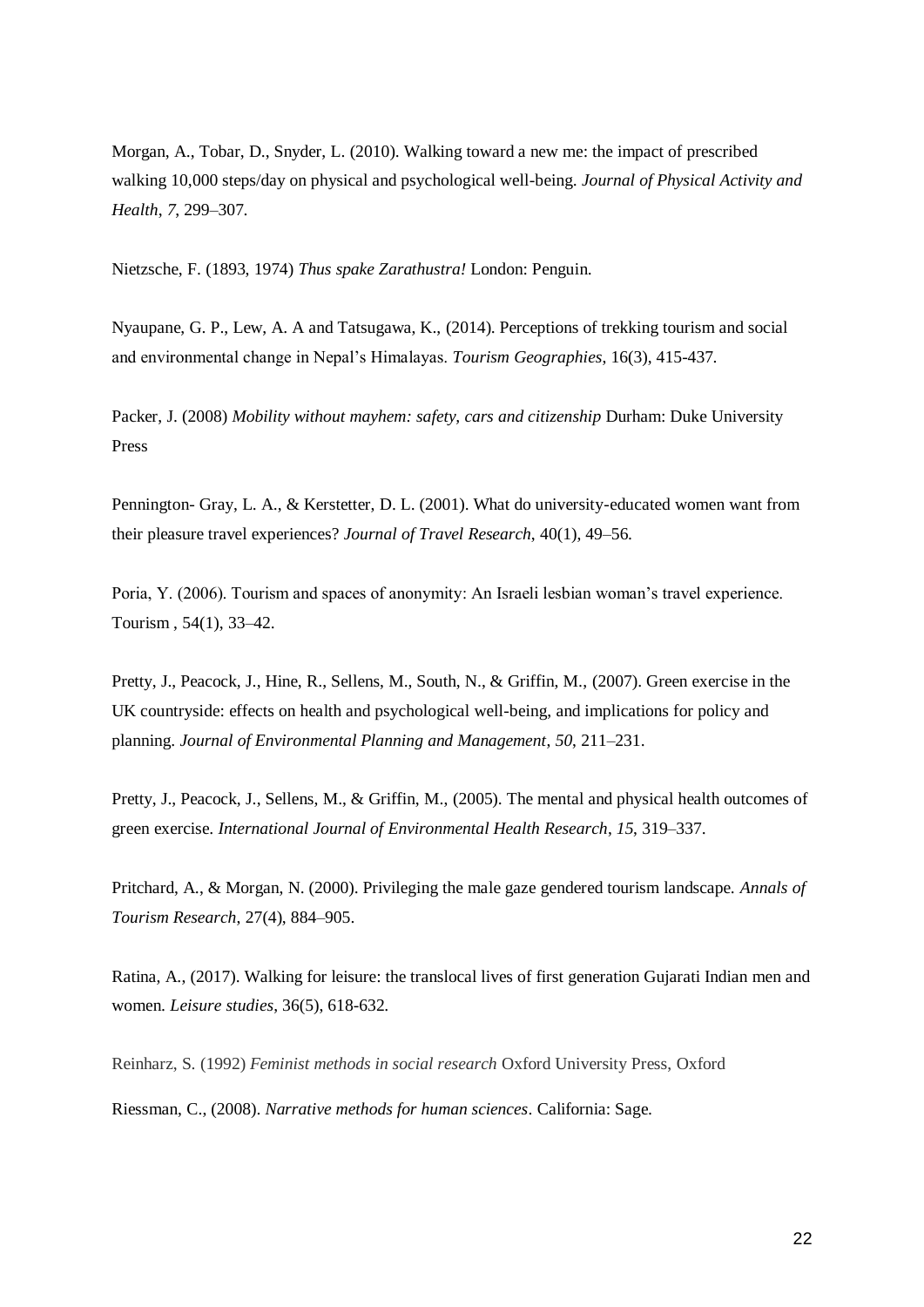Roberson, D. & Babic, V., (2009). Remedy for modernity: experiences of walkers and hikers on Medvednica Mountain. *Leisure Studies*, 28(1), 105-112.

Rodrigues, A., Kastenholz, E. and Rodrigues, A., (2010). Hiking as a wellness activity- an exploratory study of hiking tourists in Portugal. *Journal of Vacation Marketing*, 16(4), 331-343.

Sarmento, J., (2017). Tourists' walking rhythms: 'doing' the Tunis Medina, Tunisia. *Social and Cultural Geography* 18(3), 295-314.

Scraton, S., & Watson, B. (1998). Gendered cities: Women and public leisure space in the 'postmodern city'. *Leisure Studies*, 17(2), 123–137.

Seow, D., Brown, L. (2018) The solo female Asian tourist *Current Issues in Tourism* 21, 10, 1187– 1206

Small, J. (2005). Women's holidays: Disruption of the motherhood myth. *Tourism Review International,* 9(2), 139–154.

Solnit, R., (2014). *Wanderlust: A history of walking.* London: Granta.

Stevenson, N. and Farrell, H., (2017). Taking a hike: exploring leisure walkers embodied experiences. *Social and Cultural Geography,* 0(0), 1-19.

Storr, A., (1997). *Solitude*. London: HarperCollins.

Stone, G. J., & Nichol, S. (1999). Older, single female holidaymakers in the United Kingdom – Who needs them? *Journal of Vacation Marketing*, 5(1), 7–17.

Urry, J. (2007). Mobilities. Cambridge: Polity Press

Vera-Gray, F. (2018) *The right amount of panic: how women trade freedom for safety* Bristol, Policy Press

Weichselbaumer, A. (2012) Sex, romance and the carnivalesque between female tourists and Caribbean men *Tourism Management*, 33, 1220-1229